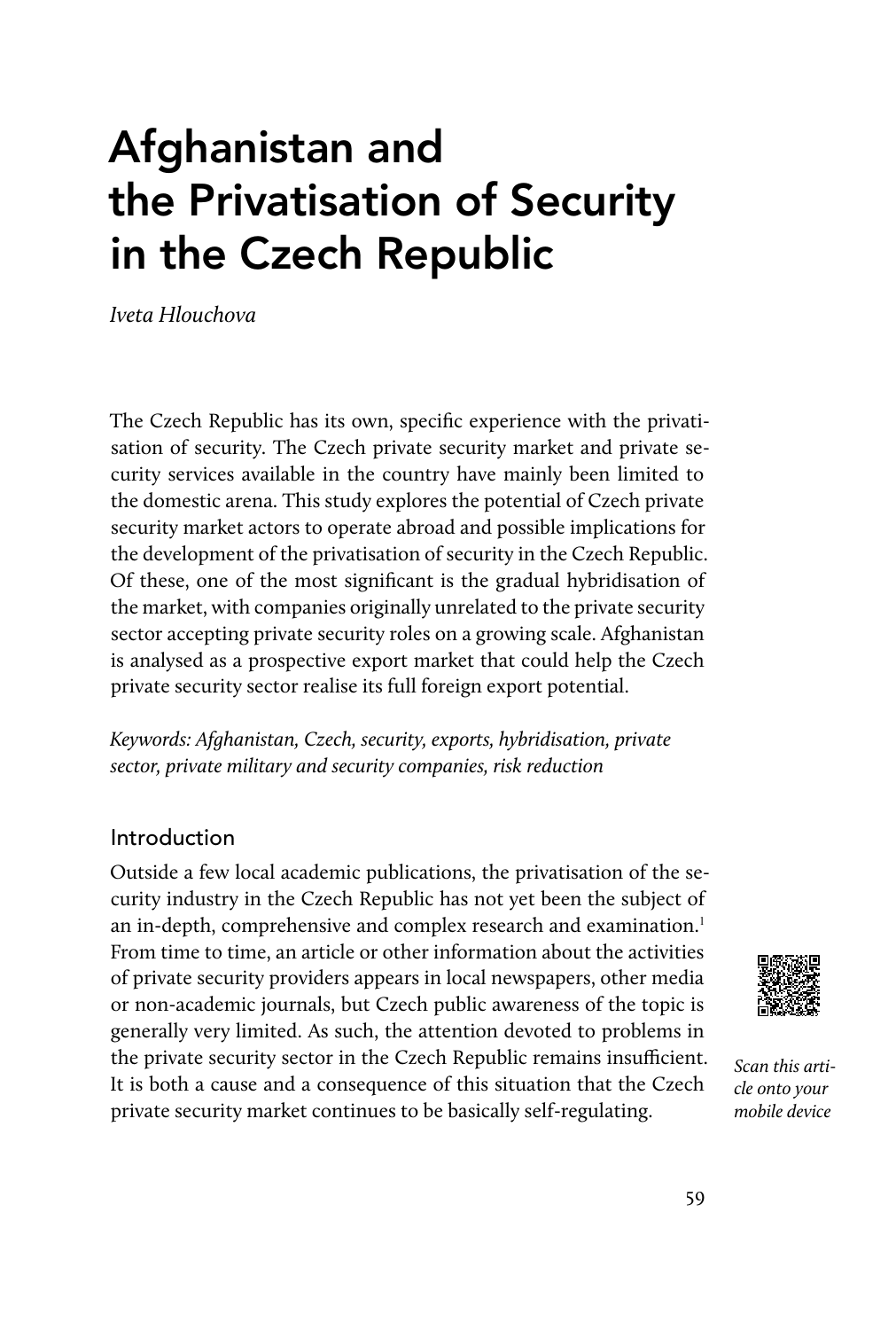The Czech market in private security goods and services is still immature compared to foreign private security markets, but some specifics can be identified. There is quite a wide gap in the market, which is again both a cause and consequence of the security-related goods and services provided by private security actors in the Czech Republic. The market has yet to be consolidated, and a void remains that private security actors could fill when it comes to the provision of private security-related goods and services abroad. One of the most significant reasons for this unfulfilled potential is the shortage – or rather, utter absence – of demand (and thus, need) for Czech private security companies to provide and deliver private security goods and services abroad in a more organised manner.<sup>2</sup> Nonetheless, this potential clearly exists, especially for those seeking to boost and expand the reach of Czech exports. Various exploratory analyses have, thus, been conducted on behalf of either the Czech Ministry of Defence or Ministry of Foreign Affairs with the aim of identifying potential export markets for Czech goods and/or services.

Given the long historical relationship between the Czech Republic (Czechoslovakia) and Afghanistan, the existence of established trade and economic ties between them and the strong presence of past and on-going development and reconstÂction efforts in Afghanistan, Afghanistan represents a potential export market, albeit one that is controversial. The country has been identified as one of the few long-term priorities for Czech foreign (security and defence) policy. However, with conflict in Afghanistan still under way and gradually escalating, companies wanting to export and Ân their business in Afghanistan face many serious security risks. Regular armed forces cannot ensure the security of these commercial actors in Afghanistan (or any conflict zone more generally), and thus, an alternative needs to be found. Companies may either hire an established private military and security company to arrange their conflict zone security or develop their own security provision-related capabilities. The second option is becoming more and more common in the context of the global privatisation of security. This trend may be referred to as the "hybridisation" of security privatisation since corporate actors who previously did not provide security-related goods or services have started to perform various security-related roles and tasks on their own; the aim here is to use their own risk reduction capabilities to sufficiently secure their original activities, goods and services. Based on this logic, Czech companies

**CEJISS** 2/2015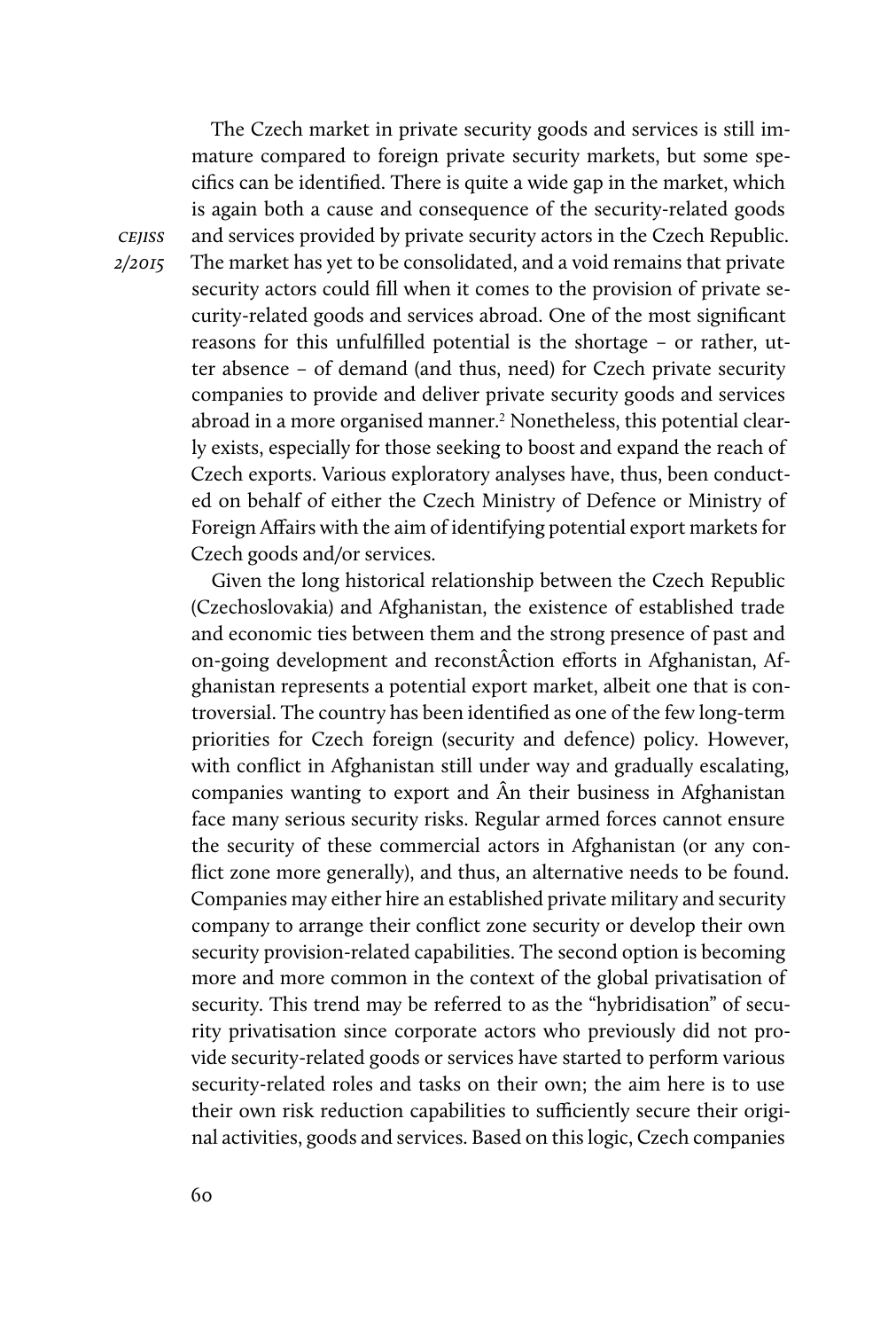interested in exports and/or Ânning their business in Afghanistan (or another conflict zone) may not be immune from this new trend. Given the lack of consolidation of the Czech private security market, this development, thus, could have significant implications for the business of privatising security in the Czech Republic.

This study aims to explore the potential of Afghanistan as an export market and its probable effect on the future of the privatising of security in the Czech Republic.<sup>3</sup> The primary focus is on private security companies of Czech origin though multinational private security companies also perform various security-related roles and tasks in the Czech Republic and other countries. While the analysis may, thus, be affected by these multinational private security and military companies, my chief intent is to analyse potential developments for Czech private security companies and the possible trajectories of the privatisation of security in the Czech context more broadly.

The main data sources for this work come from relevant Czech and foreign academic publications and newspaper reports as well as interviews with selected owners and/or managers of Czech private security companies (cs Solutions and Čechyman) and two foreign companies (Securitas and geo-ssl) that perform private security-related tasks in the Czech Republic.<sup>4</sup> I have elected to preserve the anonymity of respondents until appropriate triangulation of the data is conducted.

# Privatising Security in the Czech Republic

To analyse the possible development of the issues at hand, we need first to introduce and understand the main features, challenges, opportunities and trends surrounding the privatisation of security in the Czech context. This rather general section, thus, seeks only to introduce key factors and attributes of the Czech private security environment and so provide a knowledge base for the analysis conducted to meet the goal of this research.

Private security actors have become an integral part of the Czech security architecture. Since the 1990s, the market in private security goods and services has been growing and developing gradually both in terms of the number of companies providing security-related goods and services<sup>5</sup> and the scope and character of the goods and services on offer. According to Bures, the number of private security companies registered in the Czech Republic exceeds 7,000 entities.<sup>6</sup> l was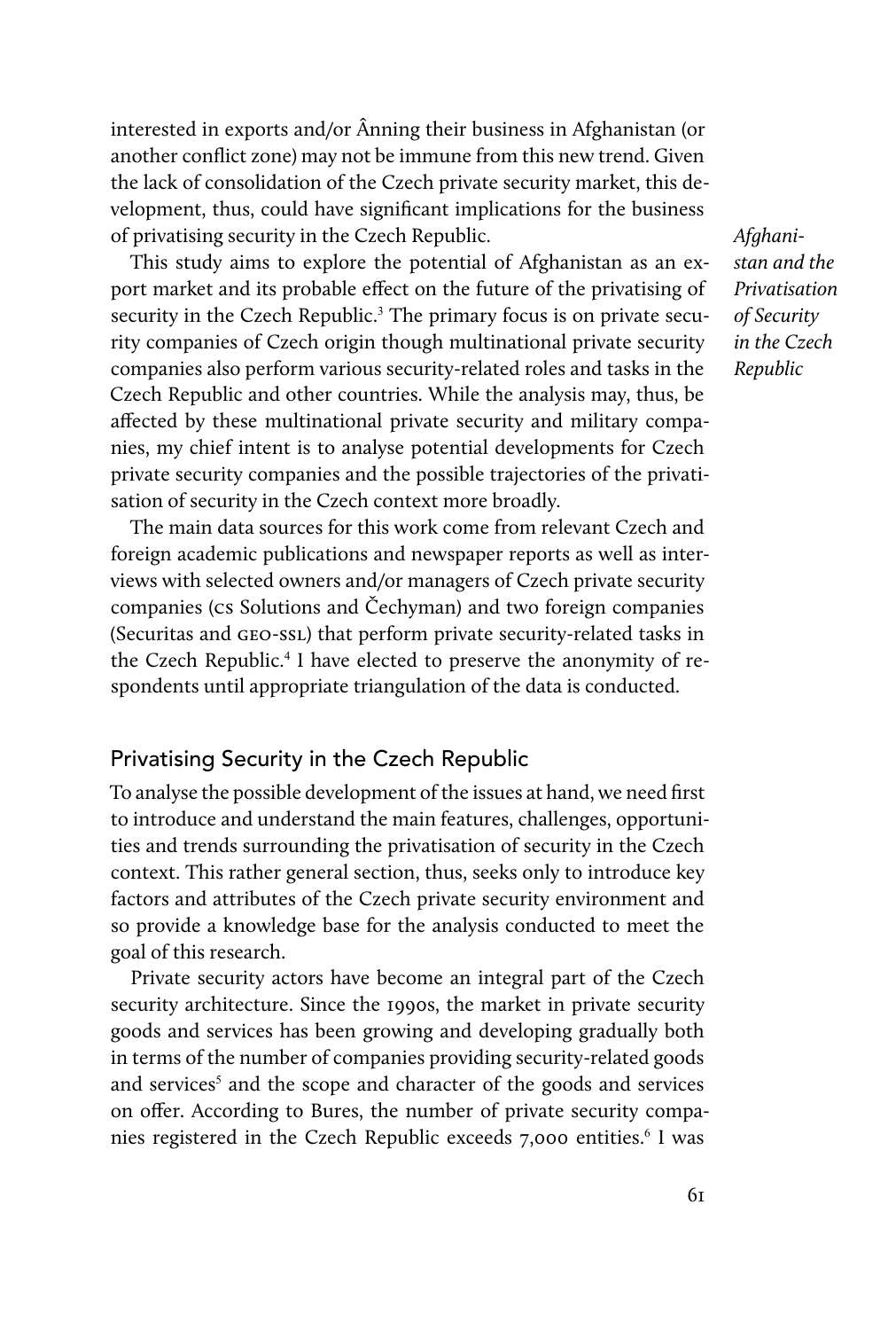not able to verify this figure as I could not find the data cited from the Czech Statistical Office. Nevertheless, it is apparent that the number of private security entities in the Czech Republic is higher than the count in other countries. At the same time, the number of Czech private security companies that actually perform security roles and tasks is widely believed to be much lower, with estimates putting it at no more than 10% of all registered private security companies in the Czech Republic. One major factor that, thus, needs to be taken into account in any analysis of the privatisation of Czech security is the very high number of companies established for a single purpose only (i.e. one contract, task or function). Such entities create a "black hole" in the Czech private security market, a phenomenon discussed below. In such an environment, there is virtually no space for so-called "healthy" competition among private security actors. On the other hand, none of these companies has a monopoly within the private security market though some have almost monopolised certain (sometimes geographically limited) sectors of private security goods and services.

There are various reasons behind this rather Czech-specific trend, some of which relate to other characteristics of the Czech privatisation of security. Such features are deeply interconnected and so influence and support as well as subvert one another.

First of all, for the last twenty years, there has been no separate legal framework that would set up clear regulatory and control mechanisms for private security actors. Commercial security-related businesses are still authorised and conducted under the terms and relevant provisions of the Trade Licensing Act.<sup>7</sup> There are several provisions in other regulations that help build up at least some kind of framework,<sup>8</sup> but – with just one or two exceptions – they do not address private security goods and services provision abroad. The fact that these provisions are scattered across different instÂments is not only problematic and somewhat confusing, but also works to create a grey area, or vacuum, in which Czech private security businesses self-regulate. This also leaves us with many provisions that are poorly defined and unclear, creating additional problems like the non-transparency of businesses in the field. Czech private security company personnel do not have any special or wider competencies, authorisations or powers. They are basically regular citizens authorised to use an appropriate level of force under the doctrine of necessary and appropriate (self-)defence. This fact may limit the due performance of private security provision roles

**CEJISS** 2/2015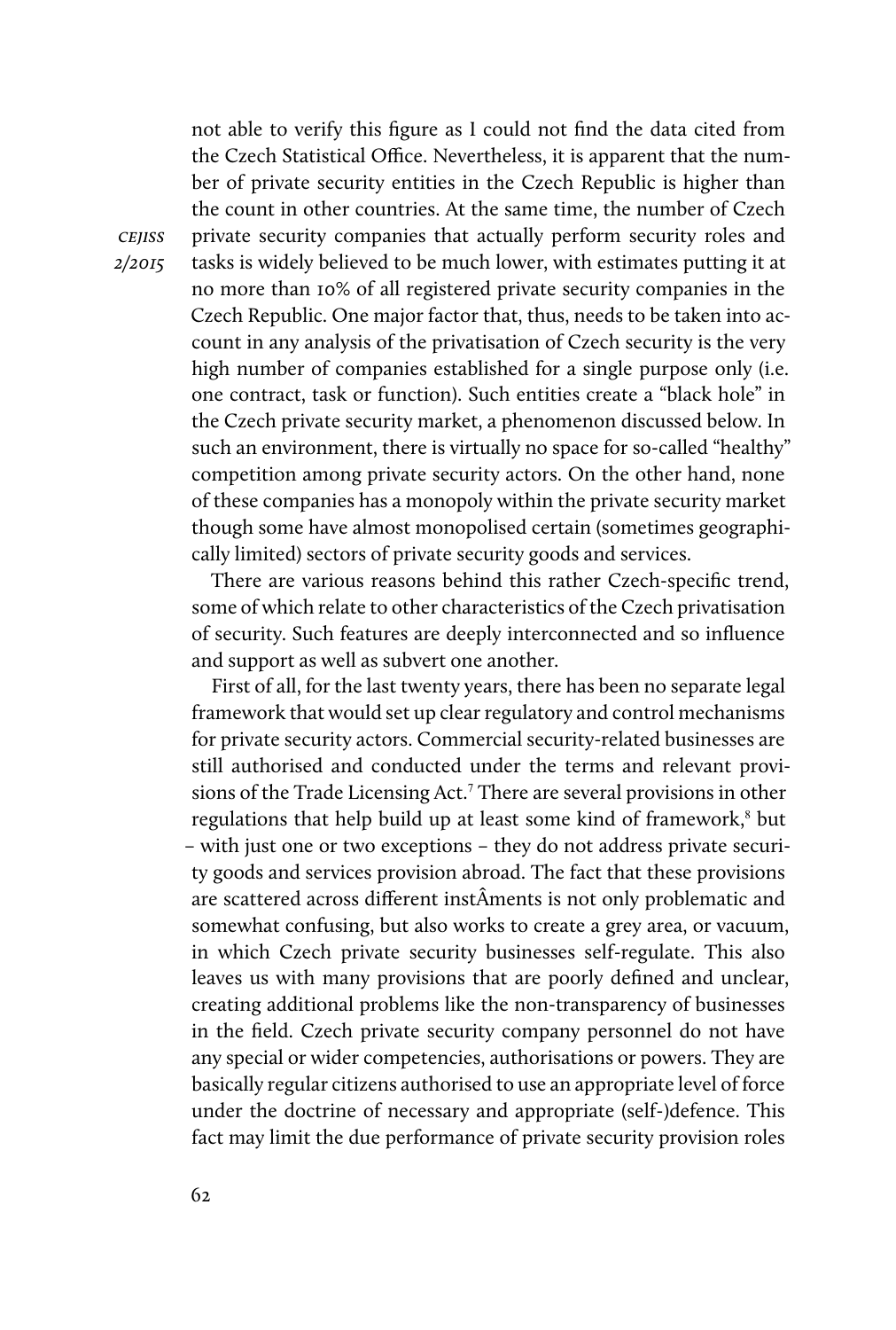and tasks. In the absence of any specific framework of regulatory and control mechanisms, however, no special functions or powers should be assigned to a sector that practically (and functionally) regulates itself based on the trends, developments and internal and external influences on the private security goods and services market. Private security actors make Âles based on what suits them most.

Iveta Hlouchova

On the other hand, the absence for more than twenty years of a separate statute dealing with problems, challenges and opportunities in sector – combined with a lack of clarification and rather broad requirements and low set-up costs for private security start-ups – have led to an environment where comparatively high numbers of private security actors and related players like politicians can barely agree on a compromise or concessions for potential negotiations. Even in this context, however, opportunistic and practical cooperation between private security entities is not rare and it can often be mutually beneficial.

Based on my exploration of relevant Czech and foreign literature and the answers of the private security-related respondents whom I interviewed, there are two main scenarios for cooperation between Czech private security entities: (1) the subcontracting of a locally established and consolidated company with local knowledge and appropriate capabilities to carry out a given contract and (2) the expansion of a company's influence and brand. The prevailing pattern of such cooperation involves two or potentially three private security actors, but no more than this. Given the predominance of such cooperation between and among private security entities in the Czech private security market environment, there appears to be great potential for manipulation, corÂption and tax evasion as well as personal enrichment and exploitation of the "weaker" party. A certain level of personal leverage in the Czech private security market and hence the critical role of personal ties cannot be overlooked or underestimated (see below).

Furthermore, what makes achieving compromise even harder is the existence of a staggering sixteen private security-related associations in the Czech Republic.<sup>9</sup> Several of these wield more real influence and power than others, however, none of the associations includes all of the relevant and most significant private security entities. Mutually beneficial alliances of private security actors are common. It is tougher, however, to predict the viability of these alliances, many of which are purely practical and based on pre-existing personal ties, a point that further complicates any potential research of the issue at hand. This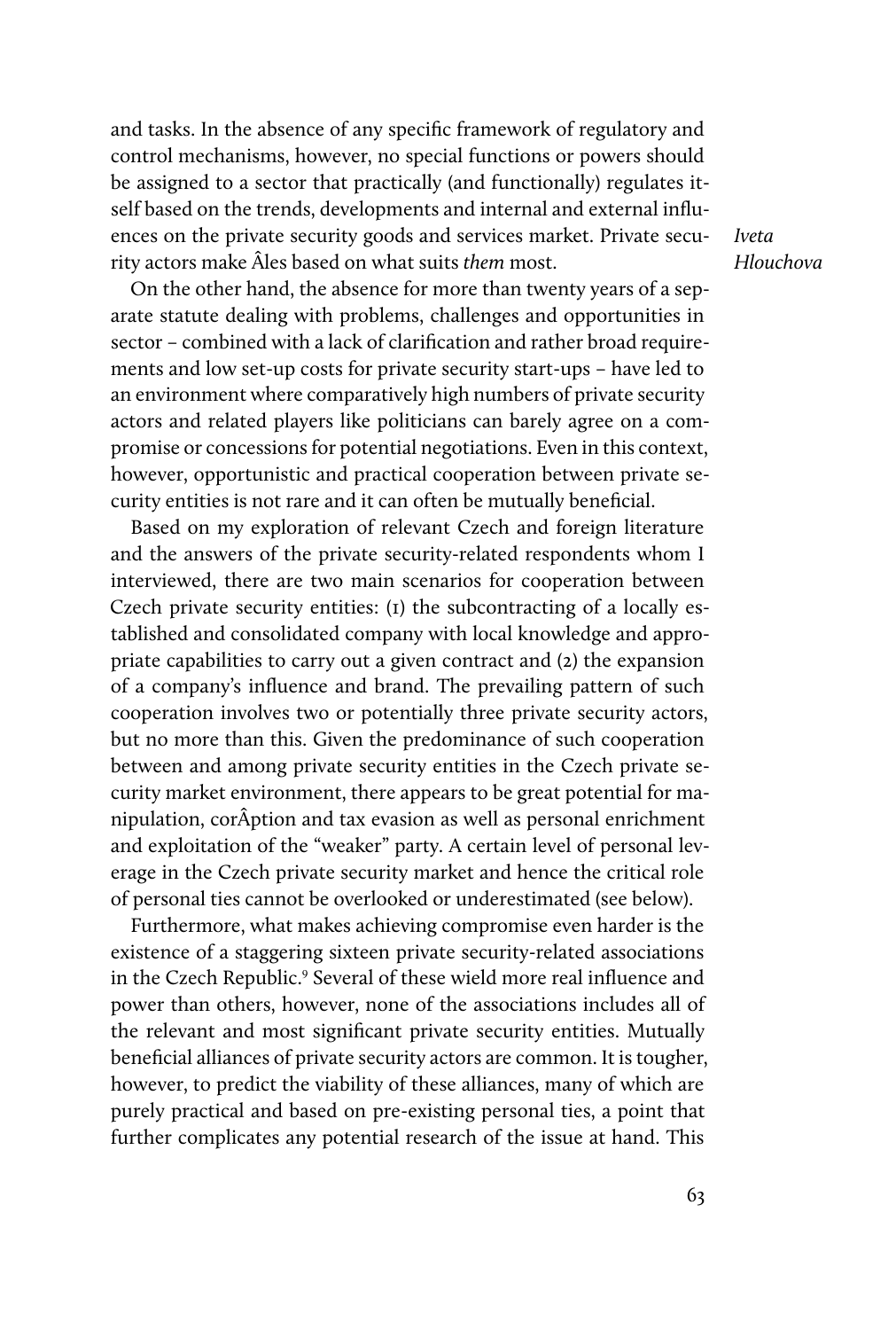other dimension of the Czech private security market's fragmentation exacerbates the legal vacuum, which, however, works in favour of many Czech private security actors. Nevertheless, objectively speaking, such marked fragmentation underlines the lack – or inexistence – of any political will or commitment to finding effective means and mechanisms to regulate the market.

In my opinion, the privatisation of security in the Czech Republic is still in the process of consolidation, an assessment that may Ân counter to the opinions of other scholars and experts. Based on the stÂctural conditions that presented themselves in the Czech Republic after the fall of the Communist regime, the privatisation of security is developing according to the same patterns seen in other privatised sectors in the country—something that only compounds the nuances of this process.10 It is important here to stress the legacy of Communism and the fact that there was no proper "decommunisation" in the Czech Republic. This left a void in the country's political and economic sectors that was filled by inadequate dynamics and mechanisms. The potential of the private security market has, thus, not (yet) been fully exploited. Since it is still under way, this privatisation process is open and sensitive to both internal and external influences, and there remain gaps that can be targeted. What is apparent, however, is that the Czech market is not the same as – or even similar to – the market in the us, the uk or any other country. For reasons that go beyond the existing legal vacuum, many dominant private security actors have begun providing a wide range of security-related goods and services that enhance domestic security, and the potential extension of their business abroad has not been appropriately explored.<sup>11</sup> A further factor for which the Czech Communist legacy can partly be blamed is the employment situation in the Czech private security market where company personnel are for the most part regular employees. This situation can, however, again be linked to the lack of exploration of the market's external potential.

One sign of the unexploited potential abroad (i.e. in geographically distant markets) is the current absence of any private military company in the Czech private security sector. This claim strongly depends, however, on what is understood to constitute a private military company and the services they provide. Singer, a father of private security studies, distinguishes three subcategories of private military companies: military provider firms, military consultancy firms and military

cejiss 2/2015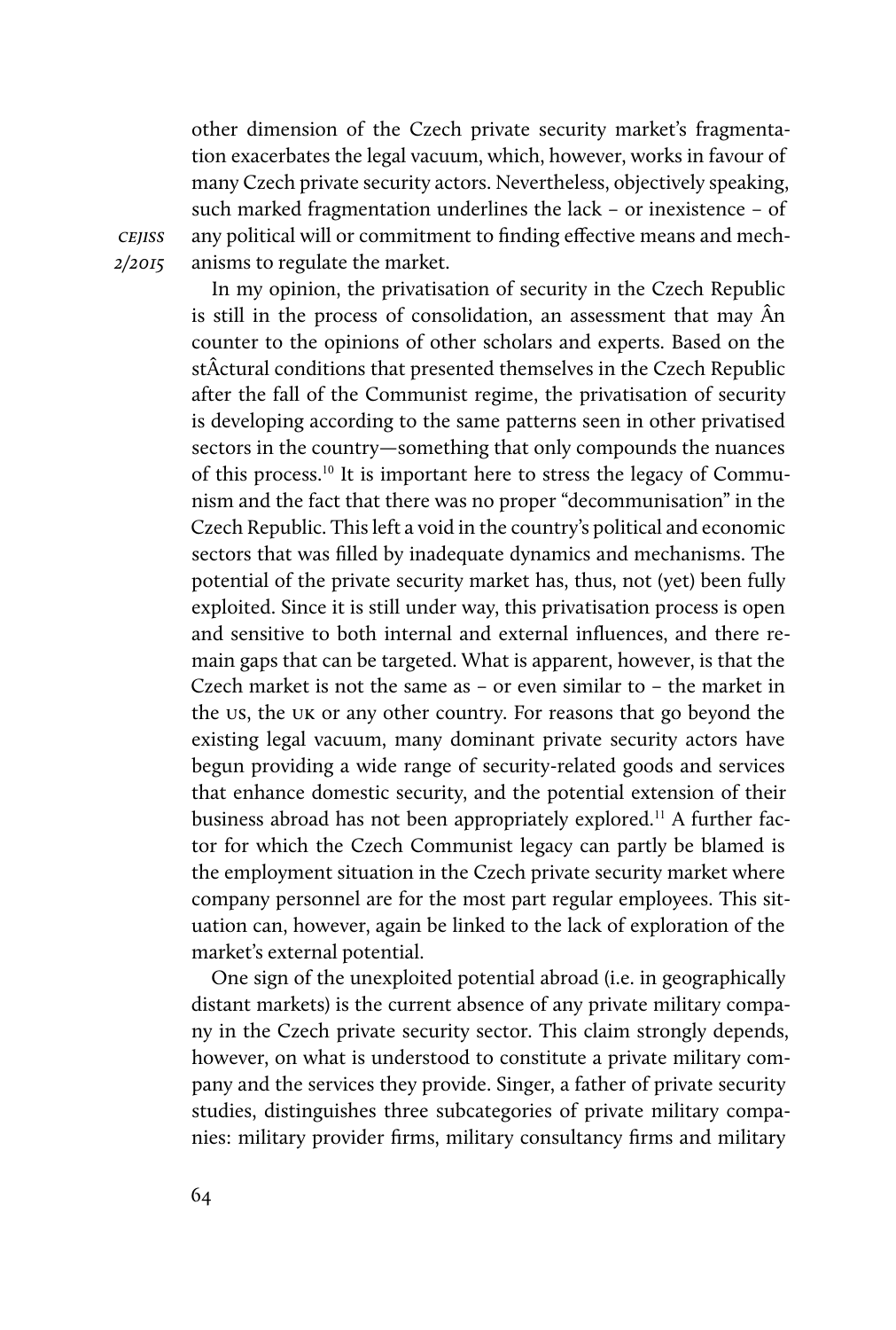support firms.<sup>12</sup> Viewed through this lens, all private military companies provide security goods and services that were once dispensed by regular state armed forces/state military. This includes direct combat and combat support roles on the front line as well as assistance, advice, mentoring, training, education, consultancy and logistical support and related goods and services. In this context, the assumption that private military companies operate only within the borders of the country where they are registered is misleading and simplistic: after all, while armed forces in democratic states have a very limited role at home, they have significant domestic security functions and tasks in other countries. By this logic, there are some entities offering and delivering good and services on the Czech private security market who may meet the criteria for Singer's categories of military consultants and supporters. Such companies, however, do not only focus on these types of goods and services and they generally provide a wider range of goods and services at home compared with their offering abroad. Since some Czech private security entities provide close protection (or goods protection) both inside Czech territory and abroad, they may also be identified with some aspects of Singer's military provider category. However, the actual performance of these services abroad is generally quite problematic and challenging for these companies, particularly in conflict zones (given issues with the lack of Czech regulations as well as transport and logistics, local contacts, compliance with local legal frameworks, etc.).

In fact, none of these companies provides adequate complementary risk assessment, consultancy and intelligence services in foreign areas of interest. One of the main reasons for the absence of these services is the low level of demand: many potential customers do not know about the possibility of contracting private security services of this kind, or else they believe they do not – or actually do not – need them. Either they are not interested in Ânning business operations abroad, or else they have no interest in these services since they have started to establish their own specialist departments. The second scenario may be considered a sign of the hybridising of the privatisation of security as companies that were originally not security actors embrace their own security provision-related functions and tasks. The lack of an adequately qualified and skilled workforce with the required capacity is another factor behind the dearth of private security services. The majority of Czech private security companies also mis-target their pr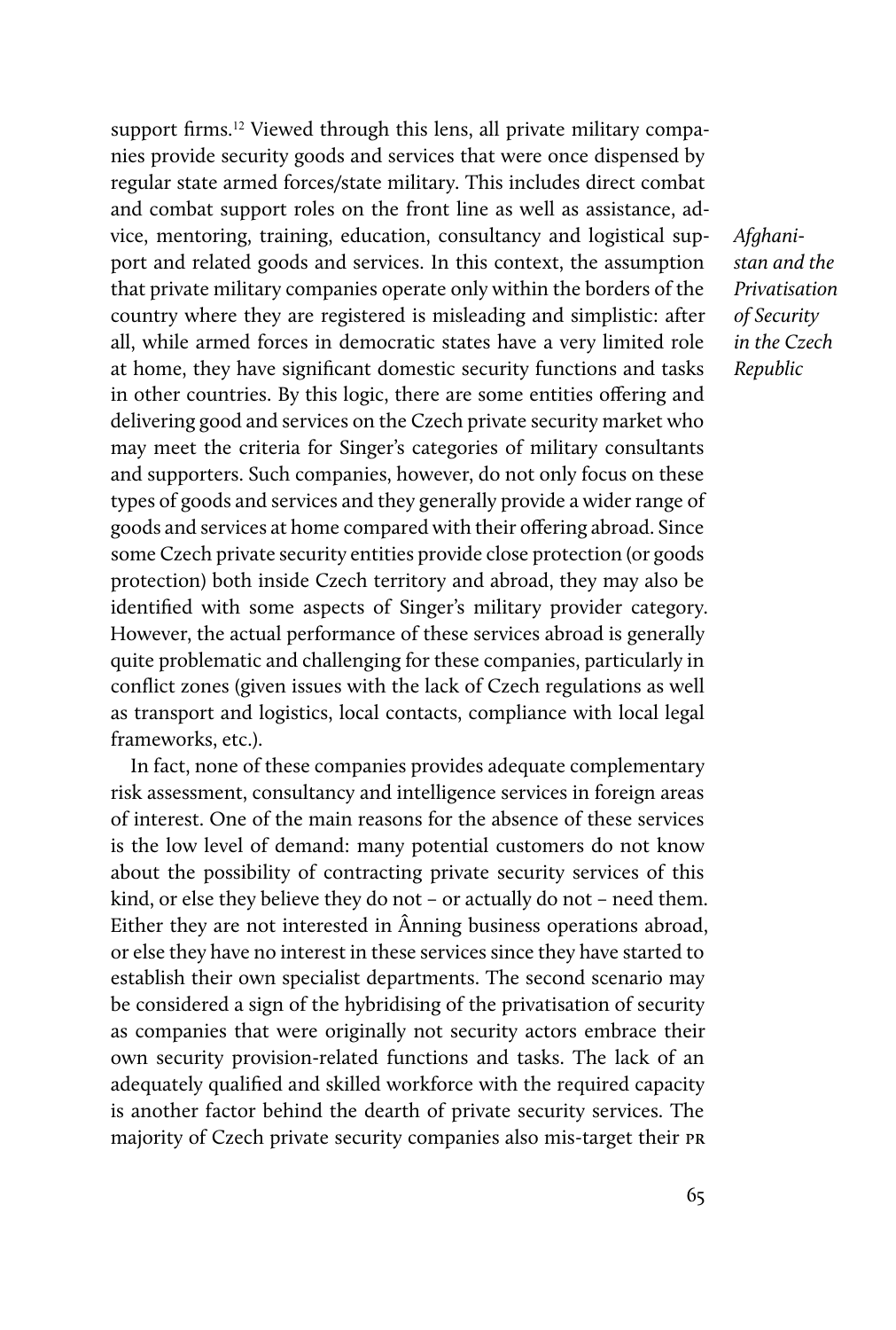campaigns, primarily focusing on potential recÂits and underestimating the customer-seeking dimension.

Nonetheless, an environment missing a legal regulatory framework raises questions about why this is the case, that is, the reason for such a prolonged absence. Here, we may consider the lack of attention from responsible lawmakers resulting in a lack or non-existence of political will and commitment. According to the resources that I consulted, this deficit/ absence of will really matters, but its underlying cause lies in "irregular" links with the political establishment. In particular, former high-ranking private security executives have been appointed to (sometimes very important) political functions and roles, a trend which is quite the opposite of the pattern in other countries where former politicians move to the commercial sphere.

It should be noted that, in 2012, the Âling government attempted to reform the self-regulating private security market and introduced a bill on a purported compromise between private security providers on the one hand and the Ministry of the Interior on the other. However, private security representatives maintain that this bill was not in fact a compromise and its provisions had been set up to satisfy the interests of the Ministry first and foremost. One critical issue that must be addressed, then, is the clarification of the requirements, obligations and rights of Czech private security companies who provide their goods and services in foreign countries.

Interestingly, one private security representative whom I interviewed mentioned the possible growth in demand for what he called 'higher security services' (primarily close protection services). This potential demand is strongly connected with the potential of foreign markets. Among these higher security services, we can also include aerial capabilities (unmanned aerial vehicles) of private security actors.

# Overview of Key Czech Export Data

I suggest an introduction to the basic features and timing of Czech exports is needed in order to put Afghanistan's potential as a significant Czech export market in a broader context. As such, this overview is not comprehensive. Moreover, since I lack an appropriate educational background in economics, I have deliberately refrained from analysing the economic issues at hand in the depth and thoroughness that they deserve. However, in general, the Czech economy can be classified as

cejiss 2/2015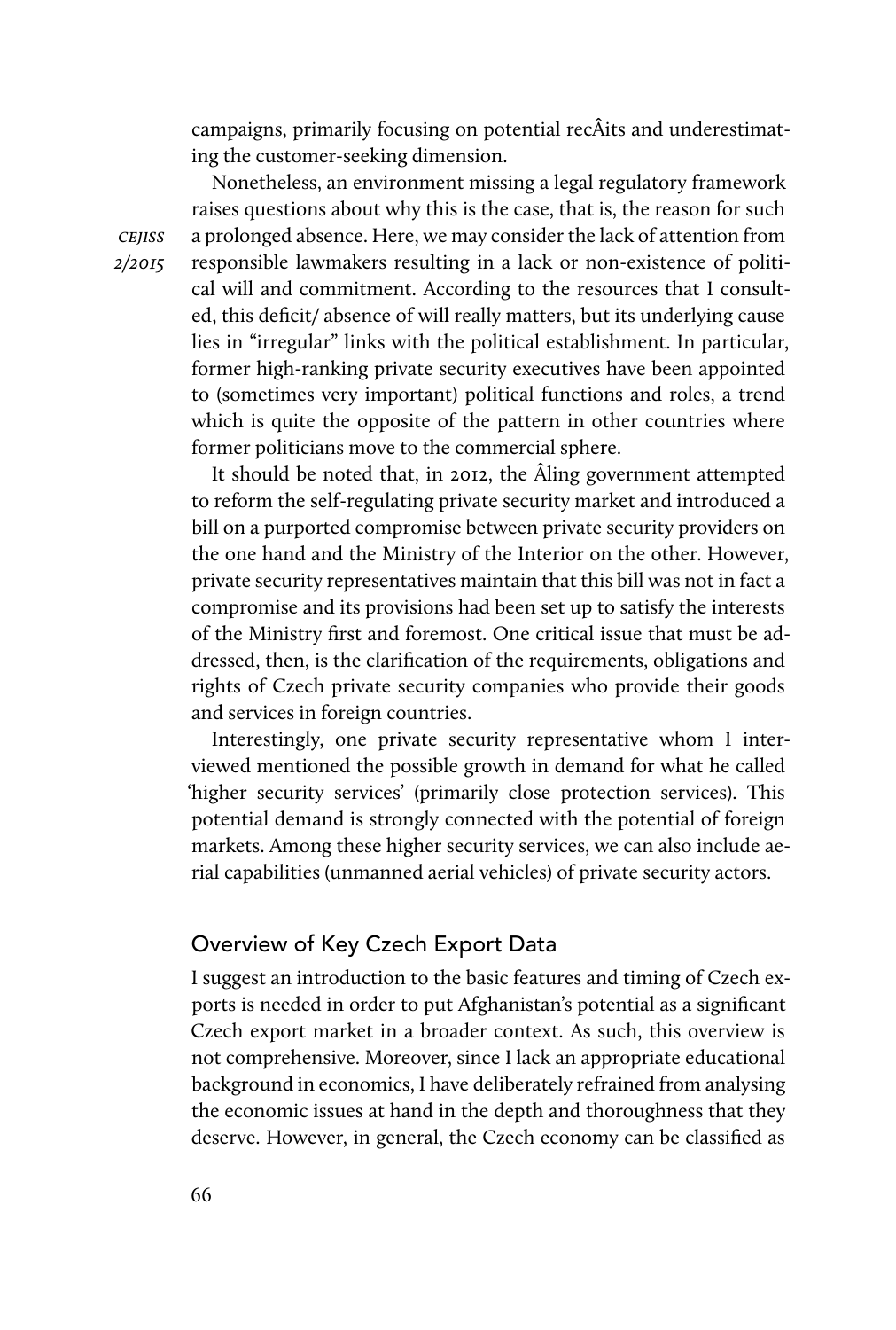small, open and export-driven. According to 2013 data from the Czech Offices of Statistics and Customs Authorities, the export of goods and services comprised some 81% of the annual Czech GDP.<sup>13</sup> In compliance with binding eu regulations, surveys of export data are regulated by the Customs Act, and since 01 May 2004, they have also come under a Czech Ministry of Finance decree on trade with third countries.<sup>14</sup> The data from Customs Authorities and presented by the Czech Statistical Office cover both trade with other EU member states and non-EU countries. These statistics show that recently exports have exceeded import figures. The increasing role of public-private partnerships in external trade is also identified.<sup>15</sup> Even outside the security sector, I believe that private companies are useful vehicles through which state representatives can trade certain goods and services abroad without needing the parliamentary authorisation that is required under Czech law.<sup>16</sup> This commonality is expected to prompt a trend once Czech political and corporate representatives decide to diversify Czech export markets. One of the main incentives for the long-term vision of finding new markets and new projects for the Czech economy within broader European economic diversification efforts, is a generally very strong dependence on Russia.<sup>17</sup> In light of the latest developments in Ukraine, Russian partners are understood to be increasingly unreliable, a condition that goes beyond the business and trade context though that is critical for to our purposes.

The potential advantages of this export diversification are self-evident and dominated by the generation of more revenue and boosting of the economy. There are, however, significant disadvantages as well including the re-opening of the debate on the schism between economic profit and human rights, especially in cases of the supply of potential weapons, ammunition and/or possible dual use technologies to countries with a record of human rights abuses. Afghanistan may be one such controversial export market since it is still a hot conflict zone. This discussion has the potential to challenge the Czech Republic's international prestige as a strong supporter and defender of human rights and freedoms. Related to this debate, there is a need to address the potential social responsibility and accountability of the Czech private security actors who intend to deliver their goods and services abroad.

According to the Czech Statistical Office's Statistical Yearbook for 2013, some export sectors may be considered "traditional."18 In line

Iveta Hlouchova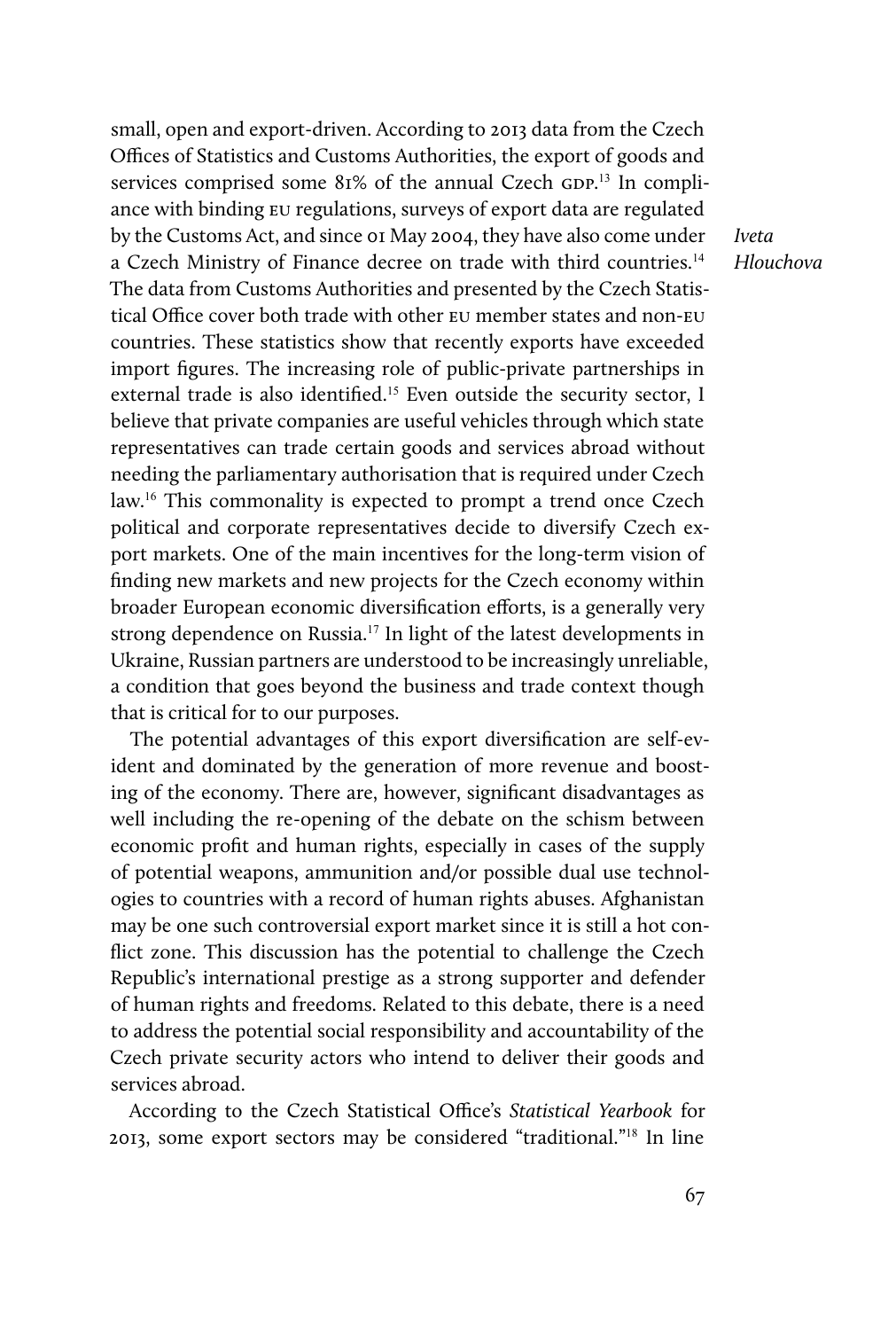with efforts to find new external trade markets, we can also highlight other non-traditional export sectors based on specific conditions and needs in selected countries.

A major portion of total Czech external trade consists of the export of machinery and transport equipment. This is followed by miscellaneous manufactured articles, mineral fuels and chemicals, manufactured goods, cÂde materials and food, beverages and fats.<sup>19</sup> These categories are general but sufficient for our purposes. The Czech Republic's main export partners are identified as Germany, Slovakia, Poland, France, the uk and Austria. This indicates the prevalence of Czech external trade/exports inside the eu. <sup>20</sup> There is some argument about whether this amounts to an advantage or a disadvantage given the potential impact of a future financial crisis both in the Eurozone and worldwide.

## Overview of Czech Policy on Afghanistan

To understand why Afghanistan might potentially be another important export market for both the Czech state- (semi-) owned and private companies, it is useful to place these issues in the larger context of the Czech Republic's general policy towards Afghanistan. Again, I set out only basic characteristics and relevant factors since this study does not aim to address this topic in greater depth and scope.

The two countries have a relatively long history of bilateral relations that includes a strong mutual trade exchange element. The potential expansion of Czech exports to Afghanistan has solid roots even as unstable security continues to limit any more significant efforts by Czech corporate actors to re-establish trade and a presence in the country. The multilateral dimension of this relationship is also significant, especially considering the Czech Republic's reconstÂction and development activities in Afghanistan and its active participation in nato's International Security and Assistance Force (isaf) mission in Afghanistan, which is set to continue in a transformed state until 2016. However, while this multinational dimension is strong and cannot be underestimated, the primary focus of this study remains the bilateral dimension of the Czech-Afghan relationship.

Afghanistan is further identified as one of the five long-term priority countries for Czech foreign policy in the Czech Foreign Ministry's latest concept document, whose primary focus is the security and eco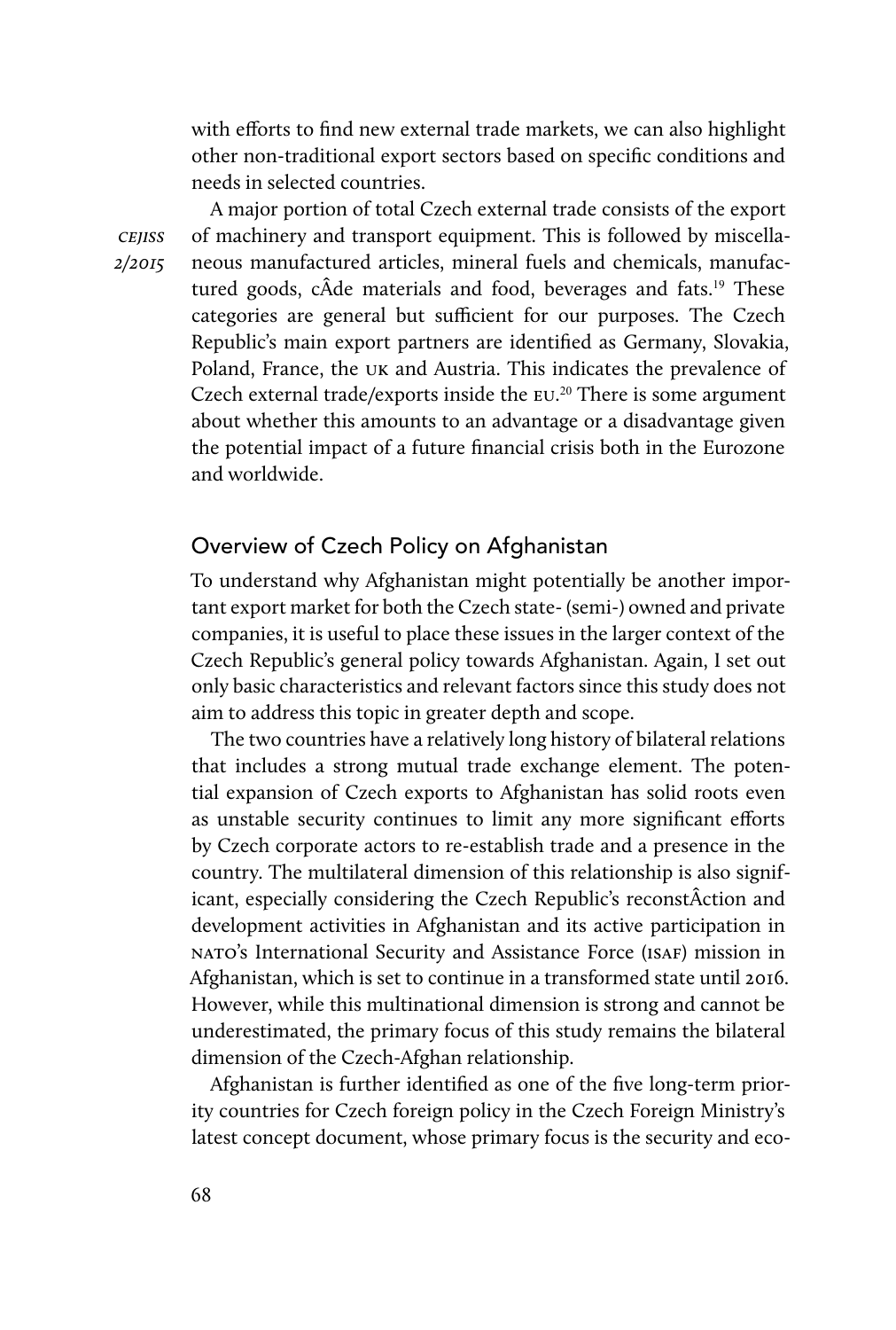nomic dimension of the Czech-Afghan relationship at both bilateral and multilateral levels. In general, the Czech Republic has a strong strategic interest in the existence of a stable, democratic and developed Afghanistan, and up to now its development, humanitarian and reconstÂction aid and efforts on the ground have supported Afghanistan's socioeconomic development and progress. Alternative actions with the same aim (i.e. supporting (socio-)economic transformation and growth) could contribute to stabilising the country. Here, for example, Czech exports might provide further economic incentives or employment opportunities.

The Czech Foreign Ministry has also developed an unofficial roadmap document titled Development Cooperation Programme for Afghanistan, 2013-2017, which identifies economic stabilisation and the creation of grounds for lasting sustainable development in the country as critical priorities for Czech-Afghan relations at both bilateral and multinational levels.<sup>21</sup> Czech exports of non-security related goods and services—along with the potential supply of goods and services by Czech private security actors— could help with this effort. This approach might be mutually beneficial since it would create new job opportunities for both Czechs and Afghans. It could also find productive roles for skilled and qualified experts across relevant subject areas and support small business activities on both sides. Further, the transfer of technologies is explicitly identified as one of the priorities for future Czech policy towards Afghanistan. Even so, I believe that the absence of any unified common document of the Czech Foreign Ministry and Ministry of Defence regarding what the country wants to achieve in Afghanistan and how it should therefore proceed (i.e. in terms of strategies, capabilities, instÂments, etc.) complicates any corporate business (whether private security-related or not) and may potentially make it unproductive and ineffective.

Importantly, exports of private security and non-security business activities, goods and services to a conflict zone like Afghanistan could prove to be a double-edged sword. There may even be a severe backlash given the strong risks of lobbying, corÂption and bribery as well as the maintaining of bad practices/methods. The latter include both factors in Afghanistan (warlordism, personality-driven politics, ethnic/tribal rivalries, corÂption, poppy cultivation, organised crime, bad governance and ineffective provision of even the most basic services to the population, etc.) and the practices of Czech private security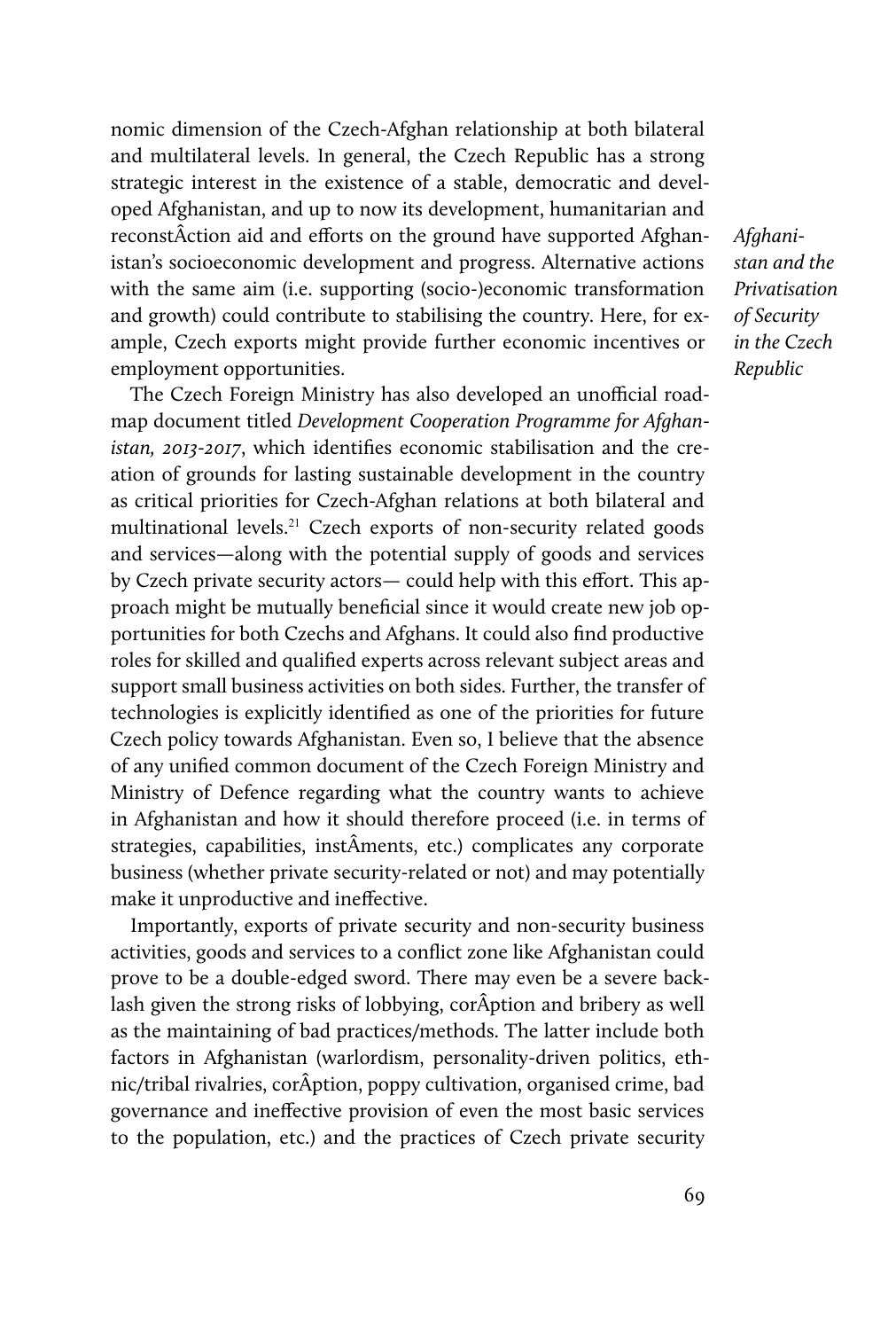companies (irregular connections with the political establishment, the creation of ad hoc, single-purpose private security companies, real influence over the political-economic "grey zone," and the general potential to cause damage to the Czech Republic's international reputation in Afghanistan and elsewhere, etc.). These drive the critical need for a legally binding regulatory framework at the Czech state level even though the conduct of private security actors in Afghanistan would fall under the strict Afghan regulatory and control framework. Cooperation and consultation with Afghanistan (and any other foreign states where Czech private security actors may be active) should be considered when drafting any legal instÂment on these issues. The regulatory and control framework in Afghanistan could even| introduce effective mechanisms to be integrated into a Czech counterpart since the presence and activities of Czech private security companies in the country would underline the urgency of such a framework in the Czech Republic. A situation in which private security companies continue to basically regulate themselves is no longer sustainable, and if their presence and activities are strengthened and expanded abroad – let alone into conflict zones – it will be increasingly indefensible at both domestic and international levels.

# Czech-Afghan Bilateral Trade and Economic Relations

As shown, the economic dimension of Czech-Afghan relations is fundamental. This section aims to provide a fact-sheet of basic characteristic and trends in this area. My goal is, thus, to enhance this study's analysis, and not to provide a comprehensive and complex breakdown of Czech-Afghan trade and economic relations.

The information presented and analysed in this section – and the two parts that follow on Afghanistan's potential as a Czech trade and business export destination and the prospects for private security respectively – may also help explain why Afghanistan could (and, for some important reasons, should) become another market for the export of Czech goods and services. We can, thus, see why Czech political decision-makers could and should support these exports. This move can help to diversify Czech export markets, promote overall economic growth and develop a much needed regulatory framework given the state of the Czech private security business. Importantly, while such a framework may not be particularly in the interests of some significant

**CEJISS** 2/2015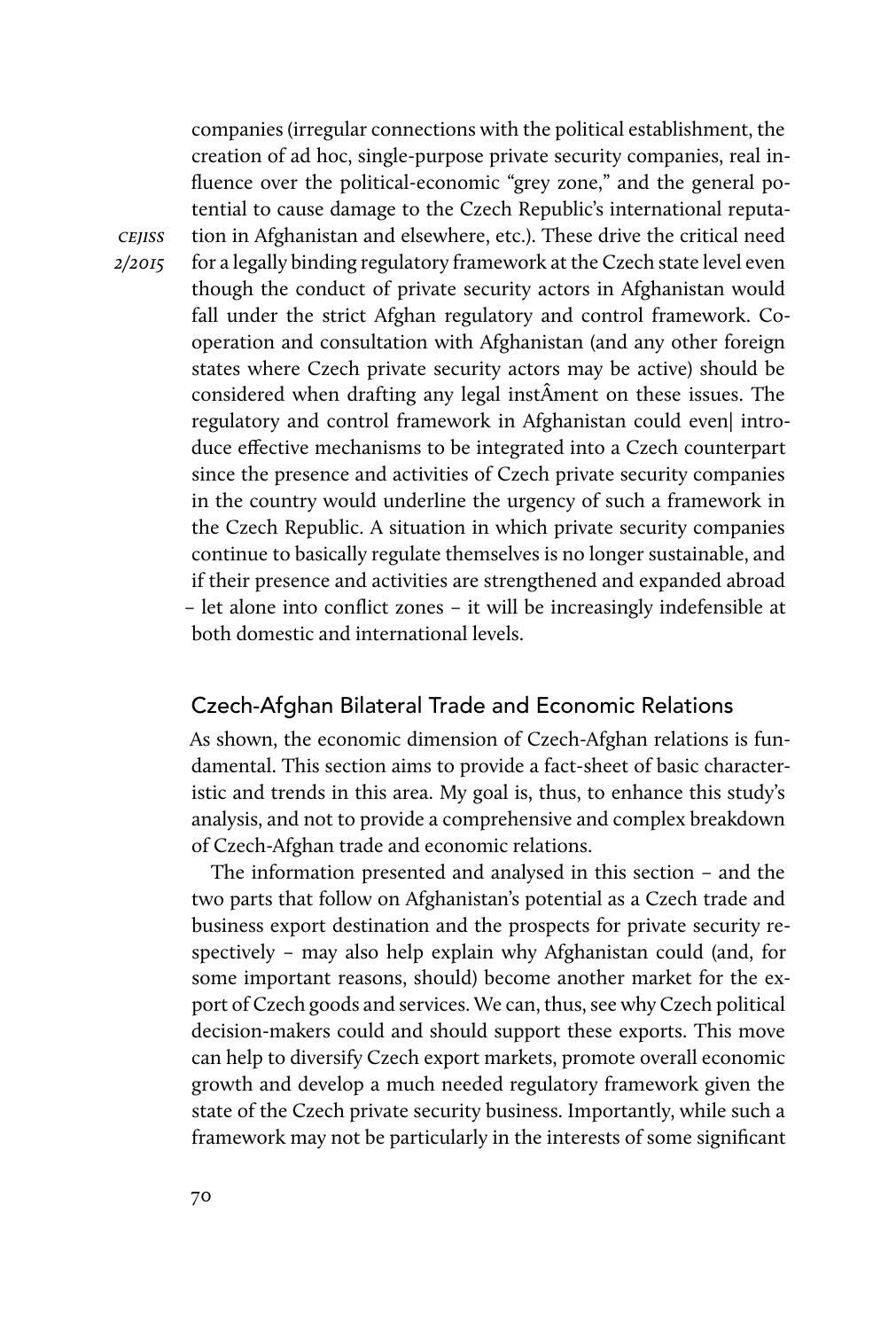Czech politicians or corporate actors in general, I also do not expect it to be very restrictive, limiting or concrete and specific in the provisions and measures it establishes. Moreover, given the attention and domestic and international pressures that the extension of Czech private security across borders—let alone to conflict zones—would certainly generate, a legal document establishing a regulatory and control framework and tools and mechanisms amounts to a "must-have."

As noted, the Czech Republic and Afghanistan have a good historical record of reciprocal trade relations. The first record of trade cooperation between the former Czechoslovakia and Afghanistan dates back to the 1920s, when Czechoslovakia established a sugar factory in Baghlan. The existence of very good relations at diplomatic level also supported and underscored the economic and trade dimension of these bilateral relations. After 1957, the first exports of machinery and equipment took place under the intergovernmental credit provision framework, with items being used for cement works in Jabal us-Siraji and Puli Chumri, coal mines in Karkar-Dudkas and a slaughterhouse in Kabul. After Afghanistan became a republic, its government and Czechoslovakia signed an economic agreement on 17 December 1973. The economic cooperation between Czechoslovakia and Afghanistan was strengthened further after April 1978, when a Communist puppet regime was established in Afghanistan. As a "brotherly" Communist state, Czechoslovakia (along with the Soviet Union and other Eastern bloc countries) became very active in creating and boosting Afghan economic potential. A Czechoslovak trade department was established in Kabul, and several bilateral agreements were signed between the two governments dealing with issues of trade and economic cooperation and cooperation in science and technology. The period of the 1980s, when Soviet troops occupied Afghanistan, was marked by several significant economic developments in bilateral Czechoslovak-Afghan relations; these included support for trolleybus transport in Kabul, on-going constÂction activities in the cement industry, power engineering and the mining industry. Furthermore, Czechoslovak specialists in geology, parasitology, medical geography, Oriental studies and other disciplines were sent to Afghanistan to educate and assist with local capacity-building efforts. The priority, however, remained goods and services related to mining, energy, transport and cement work for reconstÂction. After the signing of a bilateral postal agreement, various engineering products, freight vehicles, tÂcks, tyres, Iveta Hlouchova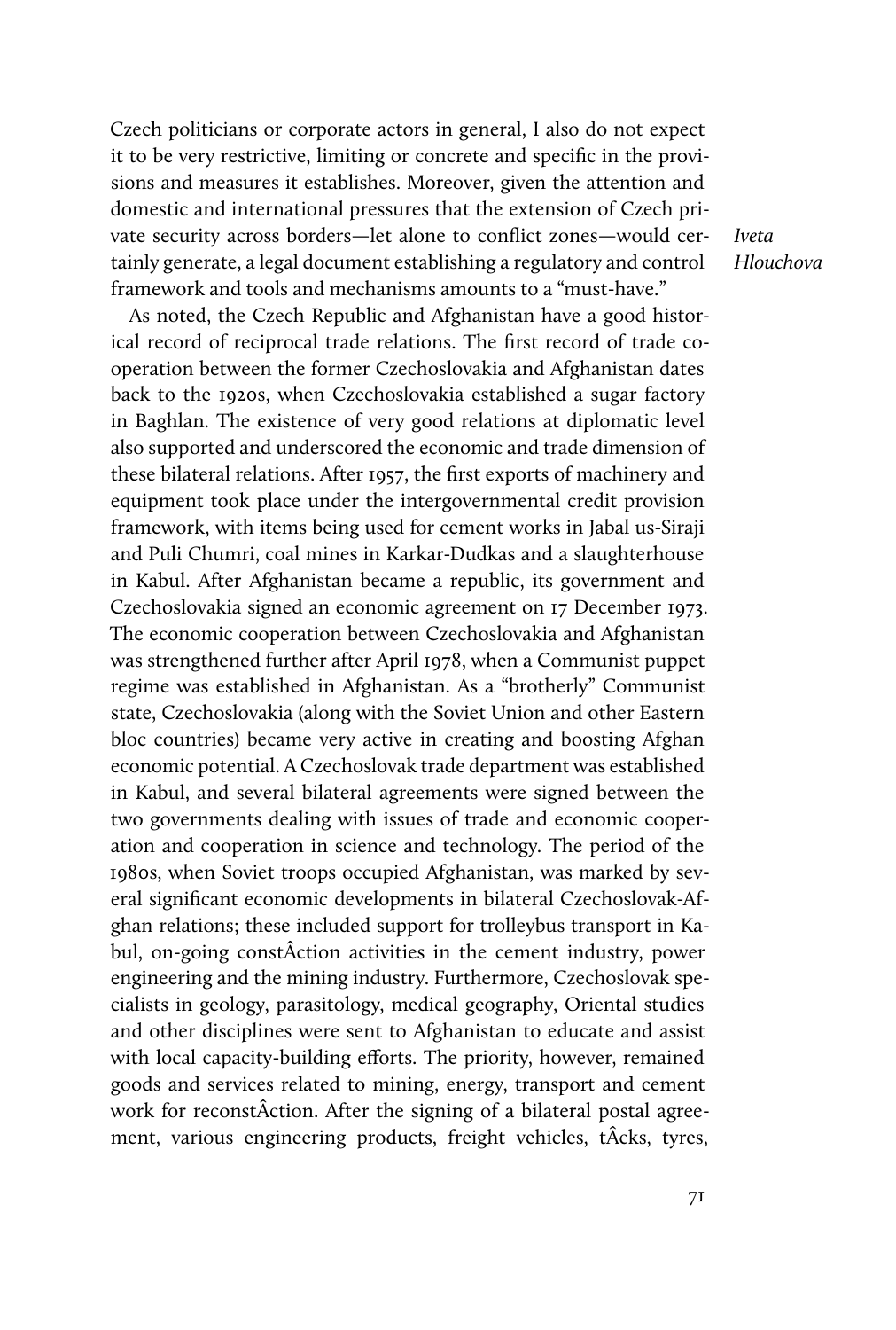tubes, building materials and other consumer goods were delivered to Afghanistan. In the opposite direction, commodities such as cotton, raisins and other dried fÂit, animal hide, skins and the like were imported to Czechoslovakia from Afghanistan. Significantly, all of the facilities and projects that Czechoslovakia implemented in Afghanistan were compromised or destroyed during the conflict in Afghanistan in the 1980s and 1990s. Therefore, there is virtually no groundwork that Czech companies could build on for their future reconstÂction projects in Afghanistan.

Interestingly, I was told by (former) Czech Ambassador to Afghanistan, Petr Pelz, during direct discussions with him, that Czechoslovak jawa-brand motorbikes were very popular among irregular anti-Soviet mujahedin forces. He also noted that some current insurgent groupings continue to use these bikes both for transport and to stage their attacks (they serve as both a means of transport and as actual vehicles bearing improvised explosive devices).

Two chambers of commerce provide established platforms that may serve to increase the level and expand the scope of reciprocal trade relations.22 First, the Czech-Middle Asian Mixed Chamber of Commerce provides general help with building and developing economic relations and trade cooperation between Czech companies and foreign business entities. Since these services have a wide reach geographically, there is a potential risk that they may not be provided with great awareness of the finest details of the Afghan economy and market.<sup>23</sup> On the other hand, by joining this network, companies and small businesspeople become part of a more established and consolidated business platform, which may serve as an assurance of their safe business practices. This chamber also cooperates closely with the Association of Afghan Businessmen. In October 2014, the two entities signed a memorandum of cooperation on a joint project, the Afghan Czech Business Centre.<sup>24</sup> This development could potentially make the Czech-Middle Asian Mixed Chamber of Commerce a more attractive and productive platform than the second chamber of commerce.<sup>25</sup> The latter, the Czech-Afghan Mixed Chamber of Commerce in the Czech Republic limits its focus to bilateral relations between the Czech Republic and Afghanistan. It was established in 2005 with the specific purpose of restoring the good name of Czech companies and products on the Afghan market. This chamber provides support through experienced consultants who are familiar with the Afghan economy and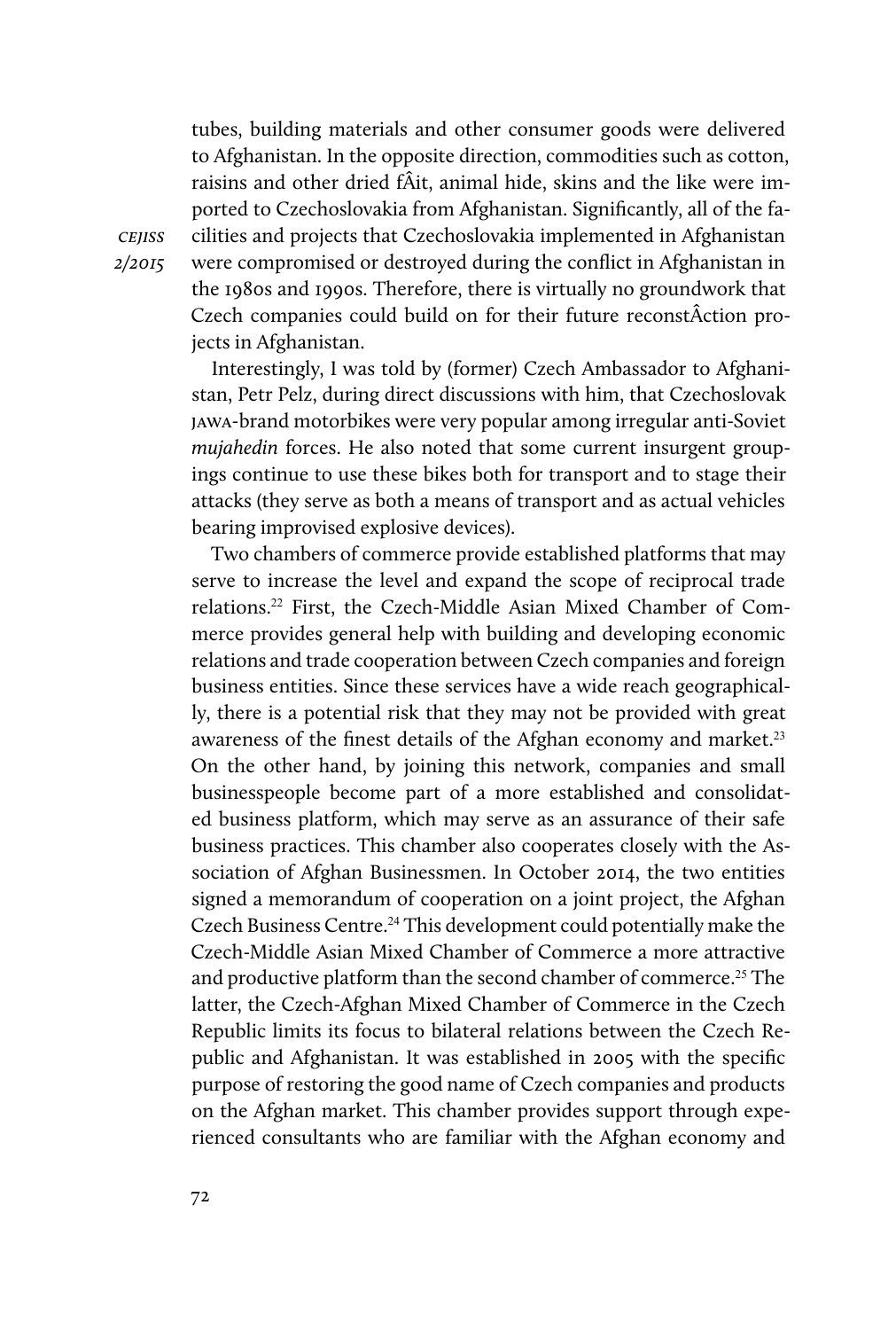have practical knowledge and experience; they counsel Czech investors, exporters and/or importers who are interested in expanding the reach of their goods, products and services in Afghanistan. The chamber's wide range of services are directed at facilitating entry into the Afghan economy along with the start-up and consolidation of business on the Afghan market and successful and effective commercial practice there.<sup>26</sup> Companies that are interested in Afghanistan as an export market for their goods and services can, thus, join the chamber and make use of its services.

However, it is difficult to evaluate the effectiveness of these two chambers based on the success of Czech companies and small businesspeople on the Afghan market to date. For one thing, there are many other variables that can significantly influence start-ups and their consolidation on the market. Another factor that makes evaluation hard is the general lack of any demand from Czech corporate actors to enter Afghan markets.

The determinant that has been—and will continue to be—critical when it comes to the drive of Czech corporate players to expand into Afghan markets is the state of security in Afghanistan and general uncertainty about the country's post-2014 future. Given the latest developments like us President Barack Obama's decision to issue guidelines to us forces in Afghanistan after 2014 that endorse combat-enabling support (and thus, basically allow the us to fight the Taliban and not just the remnants of al-Qaeda, as was previously authorised), these forces will provide ground and aerial combat support to Afghan national security forces and so retain some of their combat role. The close attention of the international community to Afghanistan and its continued presence and support in the country, may serve to increase Czech corporate actors' demand and efforts to enter Afghanistan since no single actor would want to take over responsibility and accountability for abandoning Afghanistan on its own. Another significant variable is the potential of corporate actors to make use of private security goods and services already being offered or, as they case may be, to develop their own security-related roles and capabilities. Considering the strong ties between politicians and entrepreneurs and those among entrepreneurs themselves in the Czech environment, I believe that Czech corporate actors would not be inclined to hire a foreign or multinational private company providing security-related goods and services despite their greater experience. Taking into account another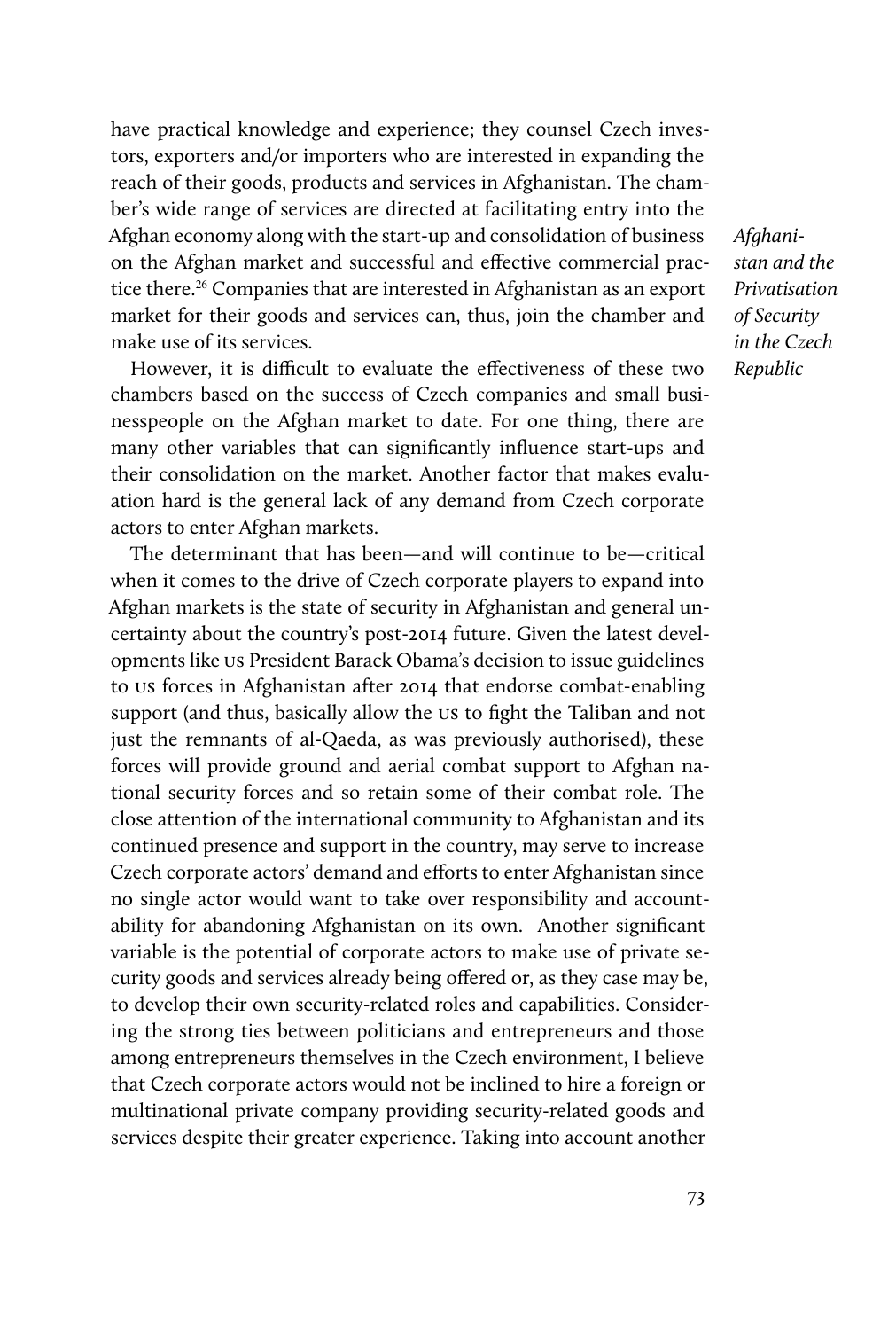rather typical Czech element—the quest for the lowest price for goods and services generally—it is also significant that some Czech private security actors would be cheaper to hire than any international competitor.

**CEJISS** 2/2015

There is no agreed basis for reciprocal trade cooperation at a whole-of-government level between the Czech Republic and Afghanistan though particular official documents serve as the grounds for more in-depth and specific cooperation. In 2012, for example, the Afghan transport minister visited the Czech Republic and signed an intergovernmental agreement with his Czech counterpart. Its contents included the Czech constÂction industry's participation in the development of transport infrastÂcture in Afghanistan. In addition, as we have seen, the transfer of technologies is an explicit priority for future Czech policy on Afghanistan.<sup>27</sup> From a historical standpoint, although several agreements were signed by the governments of Afghanistan and Czechoslovakia, they did not give rise to successive Czech-Afghan agreements.

According to the data from the Czech Statistical Office, the balance of reciprocal Czech-Afghan trade shows a downward trend in recent years. This correlates with increasing instability in Afghanistan and the general worsening of the national security situation, again highlighting the underlying and determining effects of the security issue on considerations of whether to engage in the country. According to the Czech statistics, after the surge by US/NATO combat forces in Afghanistan in 2009, the volume and turnover of reciprocal trade between the Czech Republic and Afghanistan sank by 35.42% from the figure earlier that year (i.e. down from CZK 638 million to CZK 421 million).<sup>28</sup> Czech exports also fell by 36.61% over this period (i.e. from czk 631 million in 2009 to CZK 400 million in 2010).<sup>29</sup> In contrast, correlating with the international community's increased efforts to stimulate Afghan economic growth and reduce dependence on international aid and investments, imports from Afghanistan soared by 71.43% in the same period (i.e. from CZK 7 million in 2009 to CZK 12 million in 2010).<sup>30</sup> This trend prevailed increasingly and began to consolidate in 2011, 2012 and 2013. Given the prolonged armed conflict, the overall demand for Czech goods and services is low in Afghanistan. Nevertheless, the Czech Republic is seen very positively among Afghans, who appreciate the high quality of Czech products. On this basis, Czech actors who revive and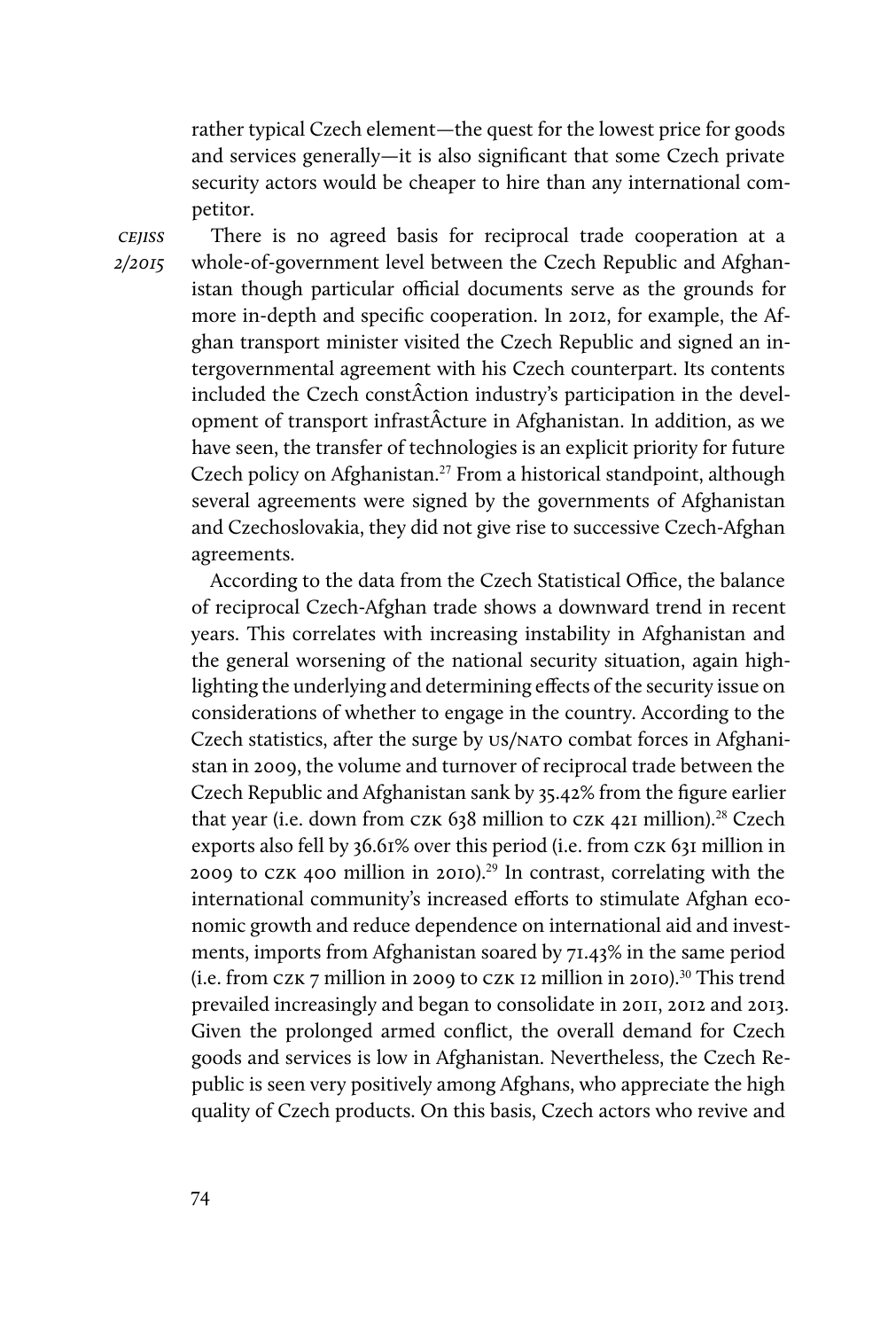offer Czech products, goods and services on the Afghan market may enjoy a comparative advantage over other potential exporters.

Furthermore, the Czech Statistical Office data also helps us to identify three main spheres of Czech-Afghan trade partnership and economic cooperation: agriculture, infrastÂcture work and the mining industry. Notably, the major commodities exported from the Czech Republic to Afghanistan are vehicles, industrial machinery and equipment (especially pumps). On the other hand, the main imports to the Czech Republic from Afghanistan are fÂit, nuts, fragrances and medicinal plants.

Iveta Hlouchova

# Exploring Afghanistan's Potential

#### Exports

Based on this intelligence about exports to Afghanistan, various actors have evaluated the needs and demands in the country in order to identify those which the Czech Republic could help meet with exported goods and services. A number of potential export commodities have been pinpointed. Some of these would basically succeed products once delivered to Afghanistan from Czechoslovakia while others would be first-time exports to the country. As a Âle, commodities exported from the Czech Republic to Afghanistan must not only meet Afghanistan's needs and be in its interests; they also need to fall within the overall framework of Czech policy towards Afghanistan, which they should support and complement. No Czech exporters may supply goods and services to Afghanistan that do not accord and are not consistent with broader Czech policy towards the country. This is because of the potential such exports have to affect the Czech Republic's international image and the democratic norms, values and principles being promoted in its bilateral and multilateral diplomatic agenda all over the world. Czech export activities should also support the particular development and reconstÂction projects being implemented on the ground by various Czech entities in Afghanistan. Cooperation between Czech actors and their Afghan counterparts need to be directed at enabling and enhancing the democratic transition process in Afghanistan with the aim of supporting stable economic growth and decreasing dependence on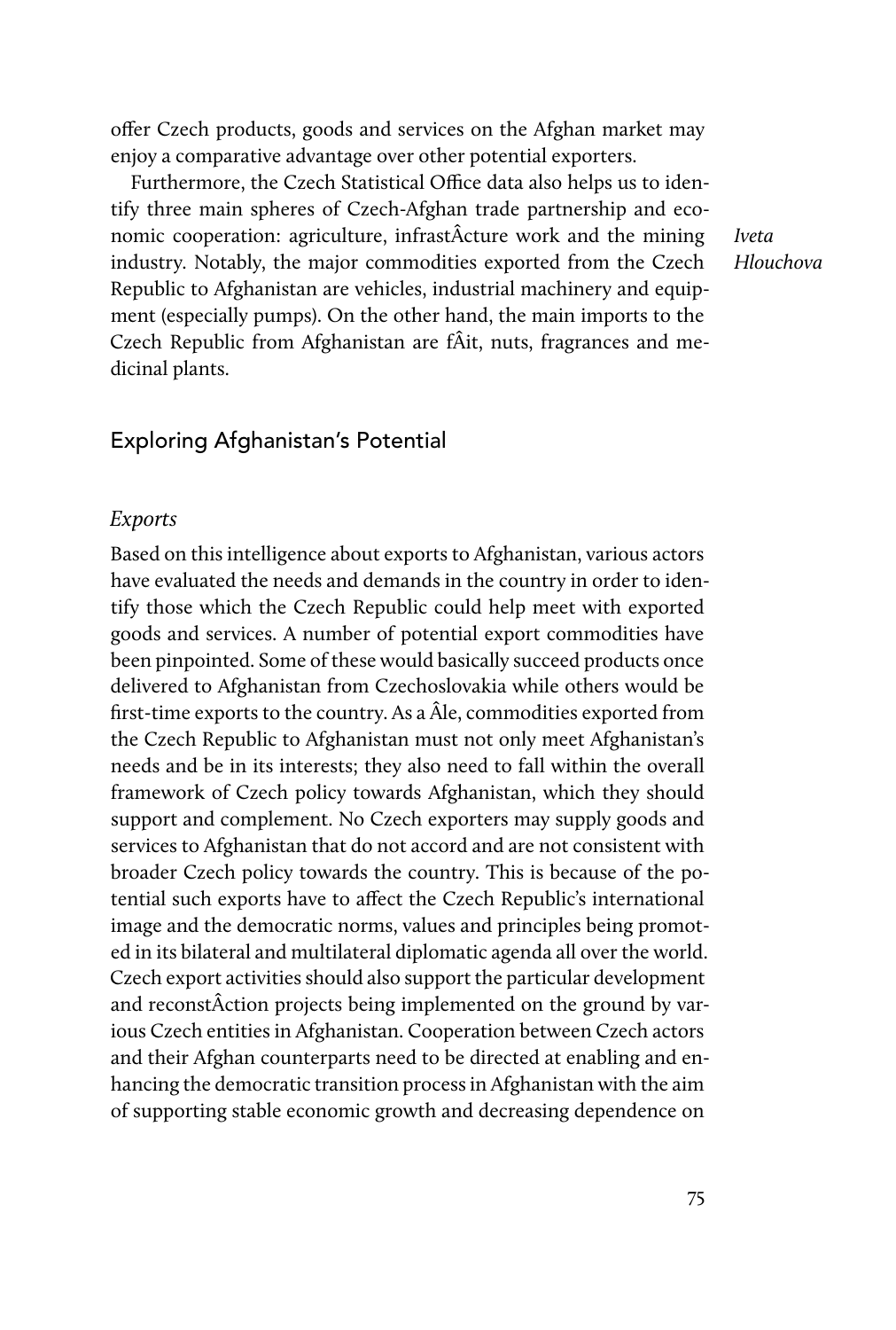international aid and investments. This means carrying missions out in ways that encourage local businesses and the local economy to grow sustainably.

As has been noted, however, the risk of corÂption and other bad financial practices increases alongside growing interest from foreign investors and exporters. The international finances being pumped into Afghanistan are generally perceived as sources of "quick, big money" based on experiences of the last few years when international aid was often ill-stÂctured, mismanaged and misused in Afghanistan. What Czech companies and small businesses considering doing any business in Afghanistan also need to take into account is the reality on the ground when it comes to the tÂe power brokers at local level. As Afghanistan is a highly heterogeneous society, a strong tribal element cannot be overlooked even in the context of potential exports to the country. Tribal rather than ethnic rivalries could potentially accompany any business deal at local level like the constÂction of facilities, geological exploration or waste processing projects, etc. In this regard, corporate actors interested in exporting their goods and services and/ or starting up businesses in Afghanistan can either use local Afghan partners considered tÂstworthy and credible as proxies or intermediaries to make deals with tribes and clans, or they may try to reach an agreement with these entities on their own. Both approaches have their advantages and disadvantages, and it is not the aim of this study to analyse these problems in any depth. It is, however, important here to consider the organised crime dimension, which manifests predominantly around poppy cultivation.<sup>31</sup> Any foreign business operating in Afghanistan outside the capital Kabul will most likely encounter organised crime sooner or later. There is, hence, a need to include guidelines in their overall business and project implementation strategies on how to approach this activity when it starts to affect the business at hand. These guidelines should address issues like coping with potential racketeering imposed on the company's activities, as well as looting and attempted robbery. Such guidelines can give private security actors additional space to develop themselves and their operations.

Among the commodities which relevant actors suggest the Czech Republic can start exporting to Afghanistan in greater quantities are agricultural machinery, industrial machinery and equipment, geological exploration technologies and veterinary and agricultural technologies. Other potential exports include machinery for mining and quar-

cejiss 2/2015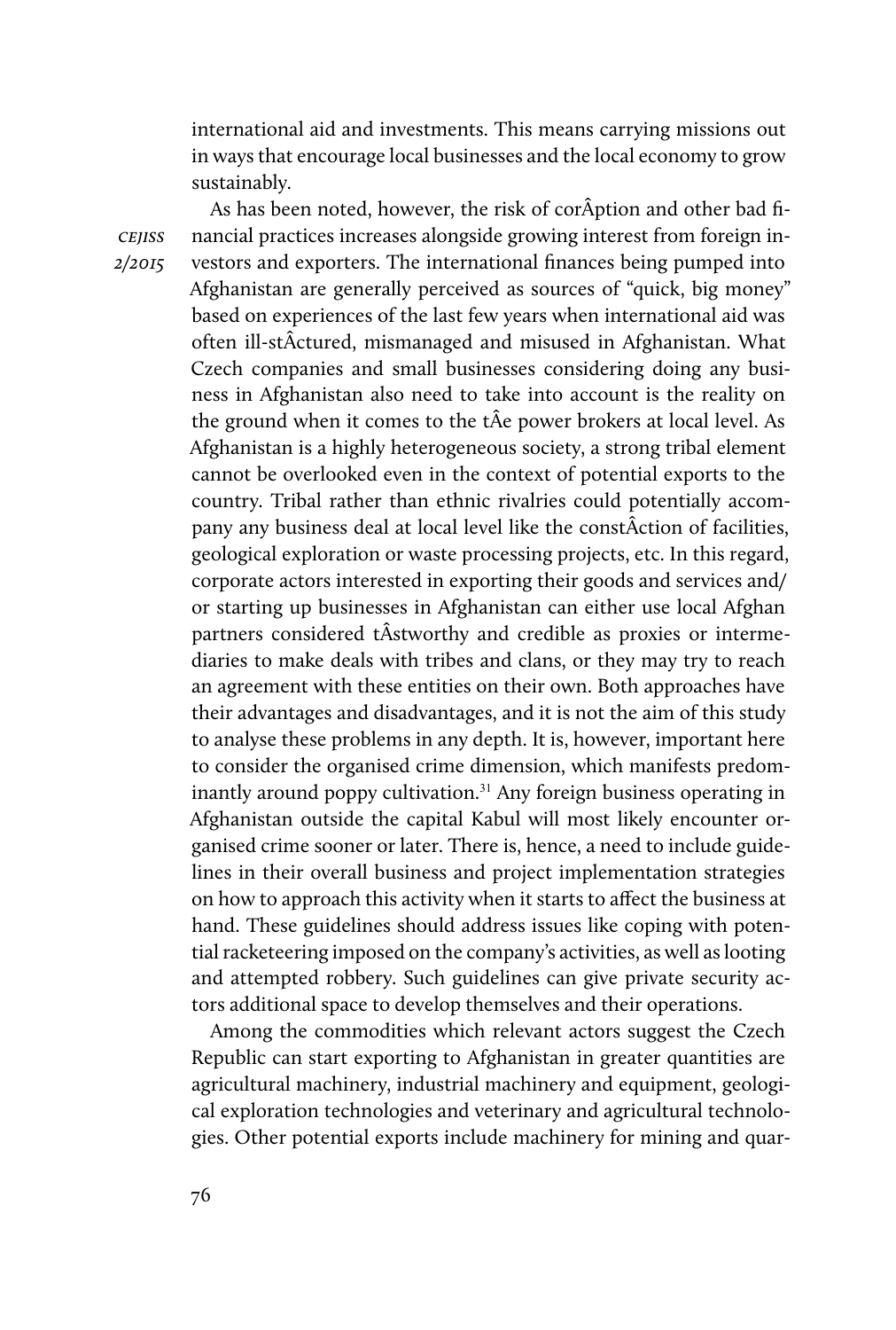rying along with professional training regarding mining and quarrying products, Czech crystal, waste processing technology, fire protection and shoes (especially military boots). All of these items require the constÂction and maintenance of infrastÂcture, including supplies for railway networks, the building of public roads and restoration of public transport. On the latter count, the re-establishment of the trolleybus network in Kabul is, according to former ambassador Pelz, one of the top topics on the current agenda of negotiations between Czech business entities and their Afghan counterparts.

I add three categories of items to the list of potential Czech export goods and services to Afghanistan: vehicles, dual-use technologies and weaponry and ammunition. These additions, of course, need to be weighed up before any decision is taken about actual supplies to Afghanistan.

Concerning the delivery of vehicles, there is a history of tÂck exports from the former Czechoslovakia to Afghanistan. This export segment may potentially be expanded with the supply of Czech family cars or multi-purpose vehicles. Such exports would, however, have to come after the building of public roads and other infrastÂcture and follow-up maintenance. This is, in fact, the prerequisite for the delivery of many potential Czech exports to Afghanistan.

Regarding dual-use technologies, I maintain that Afghanistan will not develop its weapons of mass destÂction programme in the future given the overall weakness of Afghan state stÂctures. However, what must again be thought through carefully is the widespread organised criminal activity across the country. Corporate entities delivering their goods and services to Afghanistan need to ensure that these technologies and/or maintenance services are protected and do not fall into the hands of non-state actors linked to organised crime or any other entities that could trade in or misuse these technologies.<sup>32</sup> These facts widen the scope for private security activity to include the protection of personnel, goods and related services on the ground.

The export of weaponry and ammunition presents an even more complex problem. Historically, the former Czechoslovakia supplied various kinds of weaponry and ammunition to Afghanistan. This arms trade was seen as part of a tradition. Czech exporters of this type could, thus, again enjoy a comparative advantage over other potential exporters. On the other hand, there are several factors that make Czech weaponry and ammunition exports problematic and potentially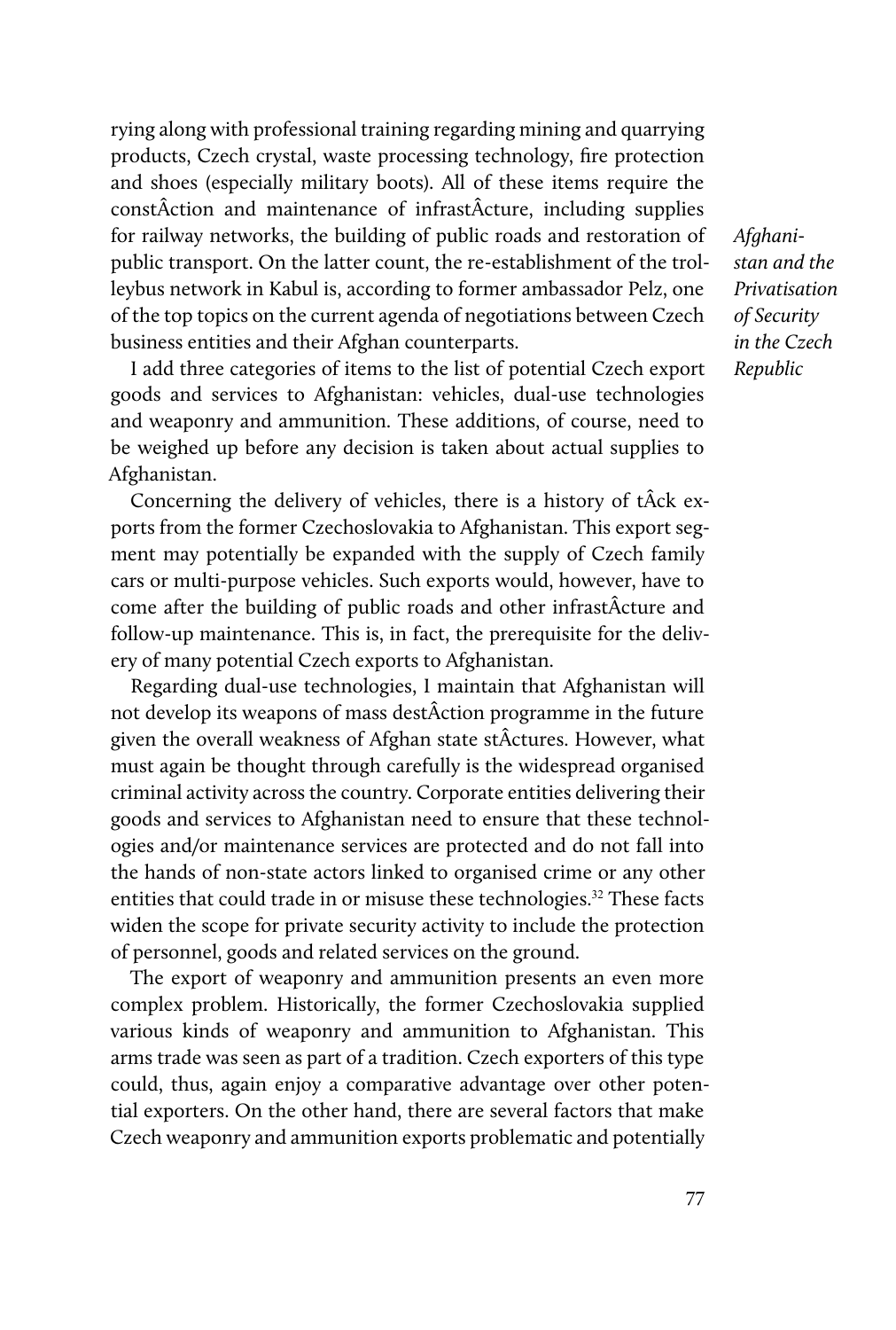unproductive. The first of these is the abundance of agreements between Afghanistan and other more influential arms-exporting states (the us first and foremost, but also Germany, India, Russia and others). Czech weaponry and ammunition may be comparatively cheaper, but given the strong political pressure surrounding this trade, any Czech arms export items would most likely be very specific and limited. One segment where Czech arms deliveries to the country might find support is the Afghan air force since the Czech Republic is one of the leading nations contributing to its build-up. Though these tasks were assigned entirely to Czech armed forces, Czech private players could supplement their efforts by providing technologies to the aviation industry along with maintenance services, education and other forms of Afghan capacity-building. Here, any gap in essential security provision could be filled with private security goods and services. In addition, there is a need to consider the risk of an emerging foreign policy dispute over the export of arms to conflict zones; a rift opens up when the pursuit of economic interests clashes with a policy of support for the protection of human rights and freedoms. Human rights concerns have been – and remain – an intrinsic part of Czech foreign policy. The Czech government and parliament have also adopted some regulations that prohibit arms exports to countries where there is clear potential for the items supplied to be used to violate human rights and freedoms. Afghanistan is obviously one of the target countries given the extended and on-going conflict that has recently been prone to escalate and intensify. In this regard, future developments in Afghanistan remain deeply uncertain and bound up with numerous factors: the future of the insurgency itself; the potential spread of instability from Iraq as the influence of isis-aligned entities increases; the future of the Afghan national security forces and of the real power-holders in the country; the related problem of re-establishing exclusive rights to the legitimate use of violence; the actions of neighbouring countries (especially Pakistan linked to the actions of India in Afghanistan, but also Iran); and many other determinants that are difficult to predict. All this means that the potential supply of Czech weaponry and ammunition to the country is also highly unpredictable. But just as the uncertainty about Afghanistan's future may create serious obstacles and challenges for Czech exports, so too could it prove beneficial in cases where specific demands arise and Czech exporters are able to meet them.

cejiss 2/2015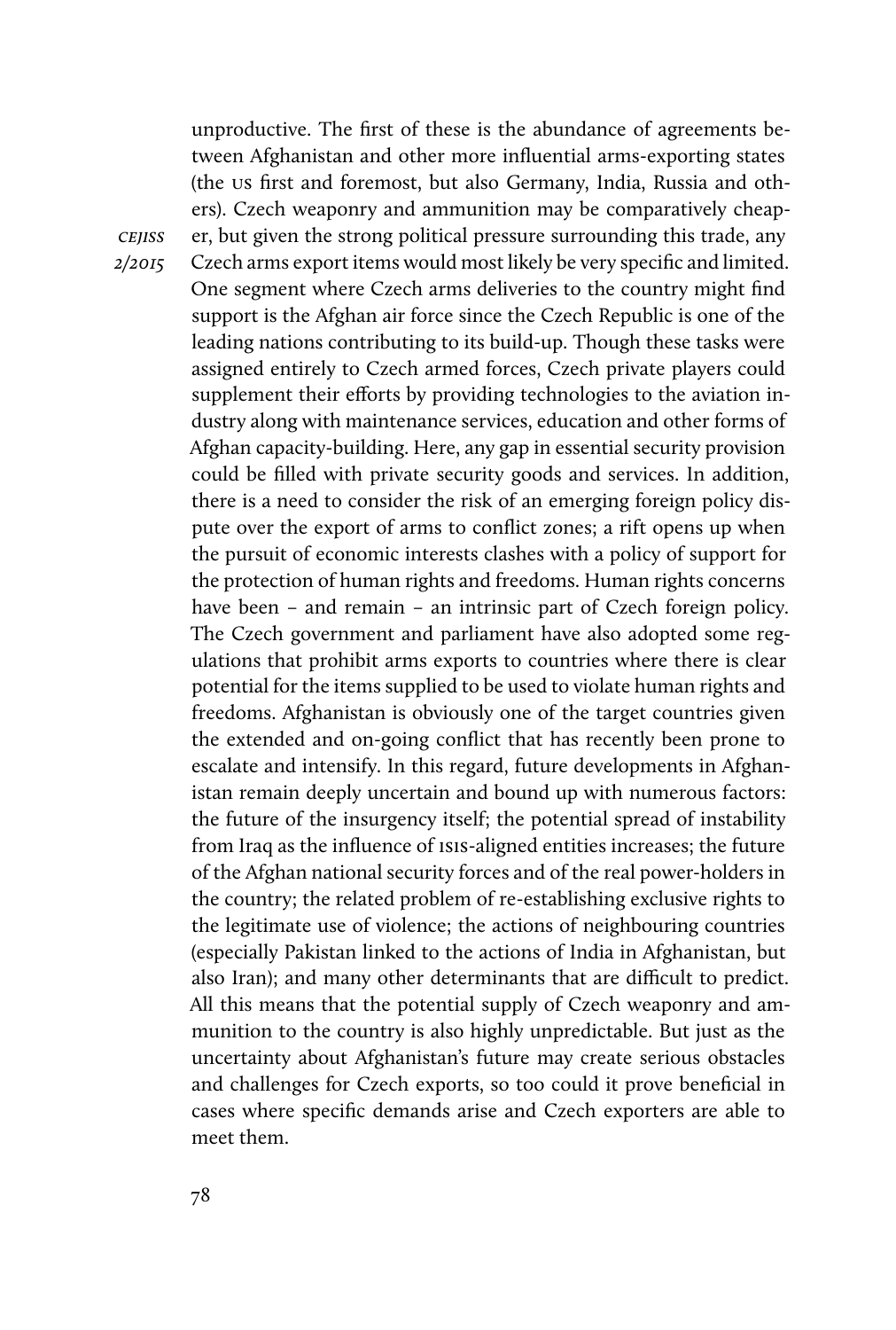It should be stressed that the natural resources and mineral reserves of Afghanistan have the potential to meet the Czech Republic's energy needs and interests. This assumption is, of course, complex and subject to a variety of other important factors, and an analysis of these issues is not the purpose of this study. For our purposes, it is enough to note that Afghanistan's potential role in Czech energy policy may stimulate the Czech export of geological exploration and exploitation technologies and mining and quarrying machinery along with the deployment of experts on the ground in Afghanistan (and in the Czech Republic) to educate and train local professionals about mining and quarrying products. Furthermore, if the Czech Republic decides to participate in the exploration and exploitation of Afghan natural resources and mineral reserves, it may also provide technologies and experts for the reconstÂction of essential infrastÂcture across the country. The actual execution of these tasks on the ground in Afghanistan could expand the private security goods and services delivered and performed across the country. Importantly, Czech exports would not be limited to the delivery of items, but could also include constÂction, maintenance, servicing and an educational role in Afghanistan based on the International Security Assistance Force(ISAF)-promoted slogan shona ba shona (shoulder by shoulder) if interested actors decide to hire the local workforce.

## Private Security Goods and Services

As indicated in the previous section, the opportunity to export Czech goods and services to Afghanistan gives the Czech private security sector a way to use external markets to expand its activities abroad. This section therefore focuses on the potential (future) activities of private security companies in Afghanistan from a Czech perspective based on the capabilities, specificities and other circumstances of the privatising of security in the Czech Republic.

When considering any potential private security-related missions in Afghanistan, it is vital to note the specific framework recently established in the country which limits the activities of private security actors in Afghanistan. At the same time, this framework, if appropriately implemented and enforced, may offer lessons about introducing mechanisms and tools for the regulation and control of private security companies as well as ways to ensure their transparency and accountIveta Hlouchova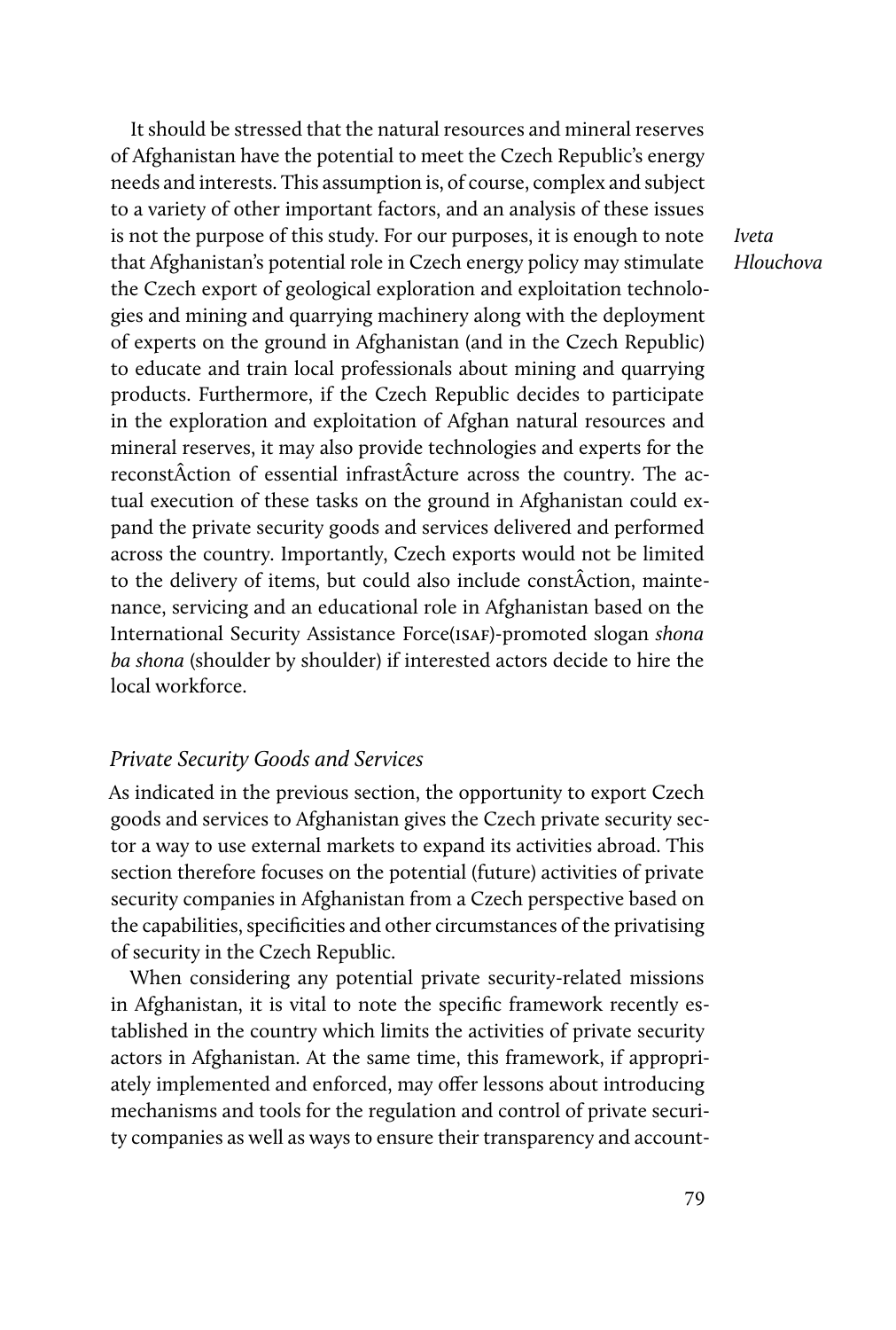ability and an adequate level of social responsibility in their activities. The main points of the regulatory framework for private security (and military) actors in Afghanistan can be summed up as follows: on 17 August 2010, then Afghan president Hamid Karzai issued Decree no. 62 whose articulated goal was an absolute ban on the activities of all private military and security companies in Afghanistan from 01 January 2011.<sup>33</sup>

**CEJISS** 2/2015

> Karzai justified this complete ban by reference to the uncontrolled flow of money, said to be creating a kind of dependency syndrome and obstÂcting the rise of the Afghan economy. He also cited the misdoings of contractors from some companies, including human rights abuses, espionage activities, collaboration with the insurgency and other misconduct subverting overall counter-insurgency and democratisation efforts. The bottom line here was an allegation that private operations were eroding the government of the Islamic Republic's exclusive right to the legitimate use of force as well as its legitimacy and credibility. A more pragmatic reason can, however, be identified as the driving force behind this decree: as Pelz confirmed to me during an interview, Karzai sought to distract international as well as domestic attention away from internal problems of pervasive corÂption. At the time, several political representatives and aides to the president himself were suspected of deep involvement in fraud and corÂption and they had been threatened with prosecution. According to the decree, the critical issue was whether a private security or military company already possessed a special authorisation and relevant licence that had been issued by the Afghan authorities. A ninety-day deadline was set for companies without the licence to wind up all their activities and leave the country. However, this deadline was subsequently extended. The debate about the ban on private security activities in Afghanistan has fallen silent since FebÂary 2011. Nevertheless, several important regulatory and control provisions were established in the decree: they include a limit on the number of contractors who can be hired for a specific task by a specific company for a specific period of time. This needs to be approved and authorised by relevant Afghan authorities and bodies, and there are Âles on issuing licences and the like. Under the decree, the Afghan private security and military organisations were required to transform themselves into a unified and thus more manageable entity called the Afghan Public Protection Force with the isaf in an advisory role, or into so-called risk-management compa-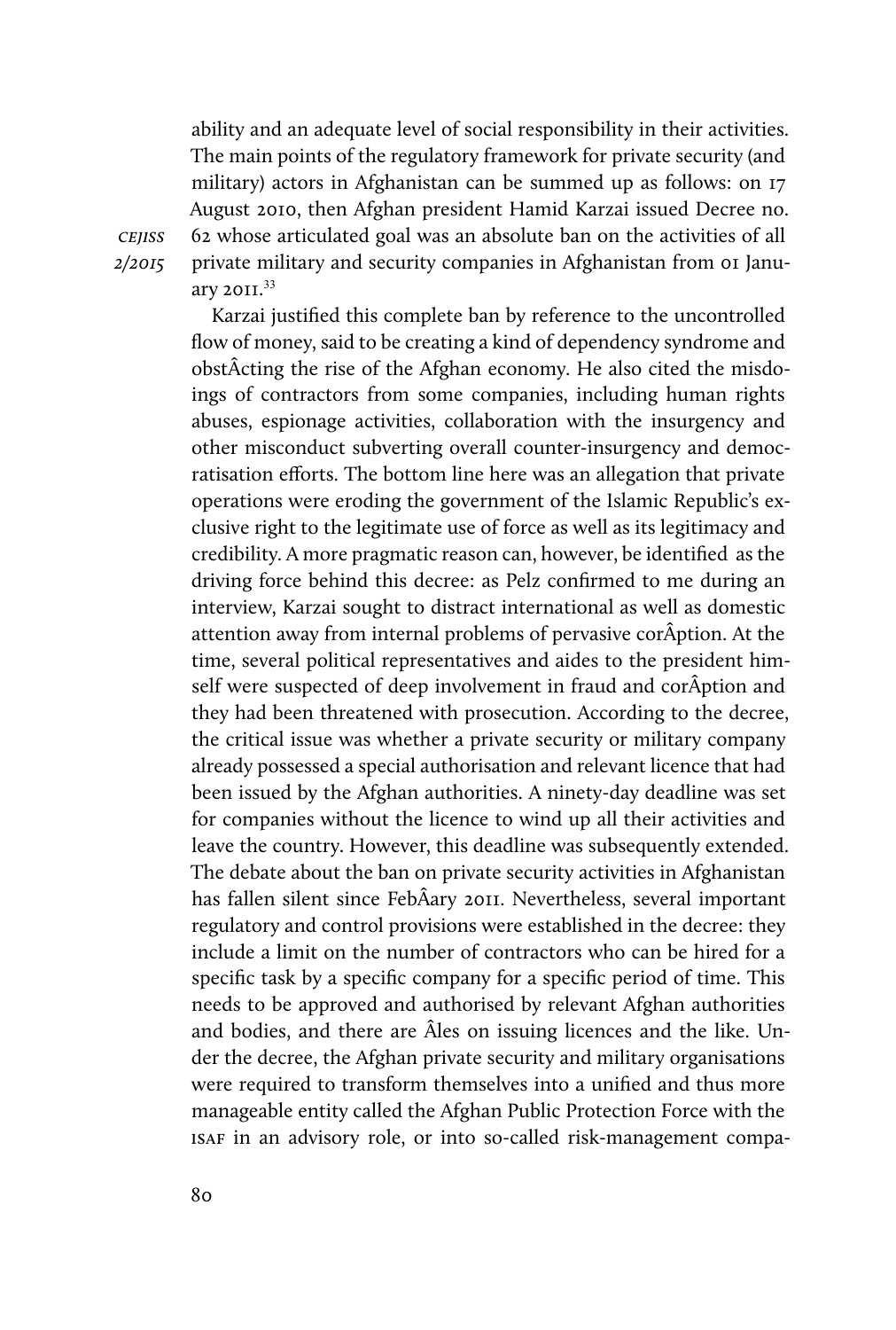nies. These companies have, however, been subjected to further legal restrictions and obligations while the Afghan Public Protection Force has been assigned the tasks originally carried out by private military and security companies (especially when it comes to the protection of strategic assets, facilities owned and used by coalition forces and nato supply convoys). In March 2013, the Afghan Ministry of Interior announced the Afghan Public Protection Force's integration into the stÂctures of the Afghan National Police. The main impetus for the decision to create this security section can be identified as the efforts of the Afghan government to control activities and money flow. Efforts to curb the profits of insurgents and criminals from the racketeering activities of Afghan private security actors also played a critical role. In my opinion, the reorganising of the Afghan national police stÂctures and integration of the Afghan Public Protection Force in fact increase the scope for foreign private security actors to increase their activities in Afghanistan. This opportunity is due to the challenges and problems of implementing such Afghan efforts in terms of the doubling of tasks, competencies, powers and authority and issues of (mis)management, commanding stÂctures and accountability and responsibility-sharing.

As I have argued, with the expansion of the private security goods and services provided by Czech entities into foreign/external arenas/ markets, the potential for the hybridisation of private security providers rises exponentially. Certain tendencies are already evident in the Czech environment where corporate entities which originally provided non-security-related goods and services have started to develop their own private security provision-related capabilities. It is still not clear how the specific legal regulatory and control framework in place in Afghanistan would apply to these actors. Additional changes and amendments are required to adjust the legal provisions and requirements for these new hybrid types of private security providers. Given the absence of such an overall legal framework in the Czech environment, the case of these hybrids needs to be considered, with adequate and appropriate provisions approved and implemented to avoid the creation of potentially exploitable legal gaps.

Significantly, the Czech Republic is a signatory and supporter of the 2008 Montreux Document, an instÂment also signed and ratified by Afghanistan to add to the complexity of the topic at hand.<sup>34</sup> The Montreux Document is an agreement among a number of countries setting up obligations regarding the presence, functions and activities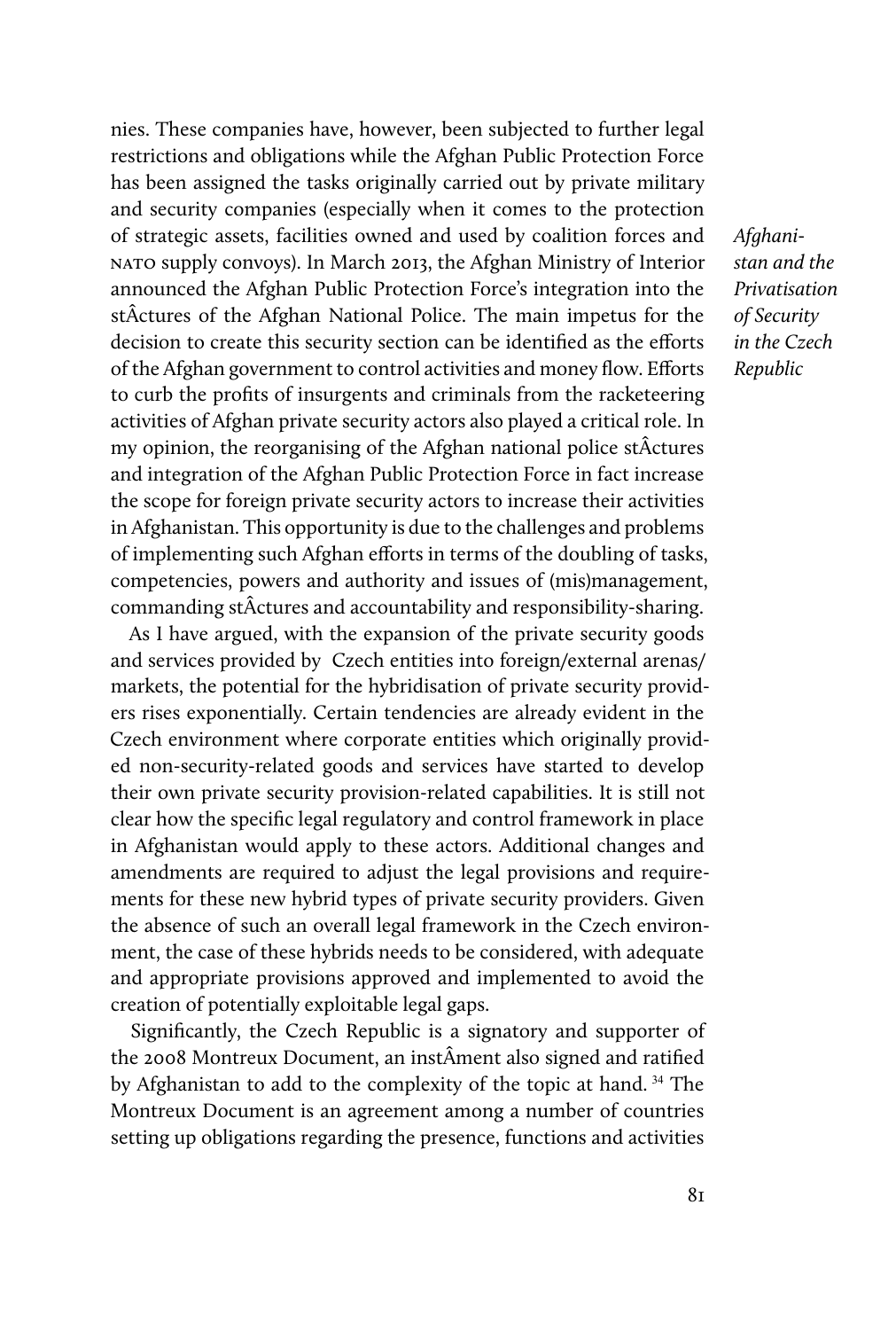of private military and security companies in conflict zones. This document lists some seventy recommendations for good state practices. These include verifying companies' track records; examining procedures used for the staff-vetting process; conducting correct criminal prosecutions after any violation of effective legal provisions; the existence of company insurance policies; and ensuring the compliance of companies' personnel training and conduct with the protection of human rights and freedoms and the norms of humanitarian law in general. Contracting states, home states and territorial states are reminded of their international legal obligations in the document as well as the various types of behaviour and conduct that are understood to be good practices during any interactions with corporate security businesses. The document applies international law to private security companies themselves. Although the contents of the document and the provisions it applies focus primarily on times of armed conflict, its scope goes beyond this and deals with relevant aspects of non-armed conflict contexts as well. I therefore consider this instÂment to be a good starting point and potential blueprint. Since, however it is a non-binding, non-legal document that neither creates nor alters legal obligations, but merely summarises and articulates existing requirements and provisions about private security roles and functions, there is a pressing need for additional action. It is vital that the measures introduced in the Montreux Document are integrated into some other legal framework that could be created in the Czech Republic (or elsewhere). In sum, Czech decision-makers and other relevant actors should build on the Montreux Document since it creates common ground for various entities and their interactions in the context of providing private security goods and services.

Generally speaking, along with the transformative role that NATO member states' armed forces are playing in Afghanistan under operation Resolute Support—a mission that involves advising, assisting, training and mentoring of Afghan national security forces with a scheduled start date of January 2015—there is space for private security actors who can supplement the official NATO support mission with their skills and capabilities. Of special interest to Czech private security actors could be the training of Afghan prison guard units, a segment overlooked and underestimated in the overall context of training missions by nato forces. (The training of border police units might present another opportunity though this task is more likely to

**CEJISS** 2/2015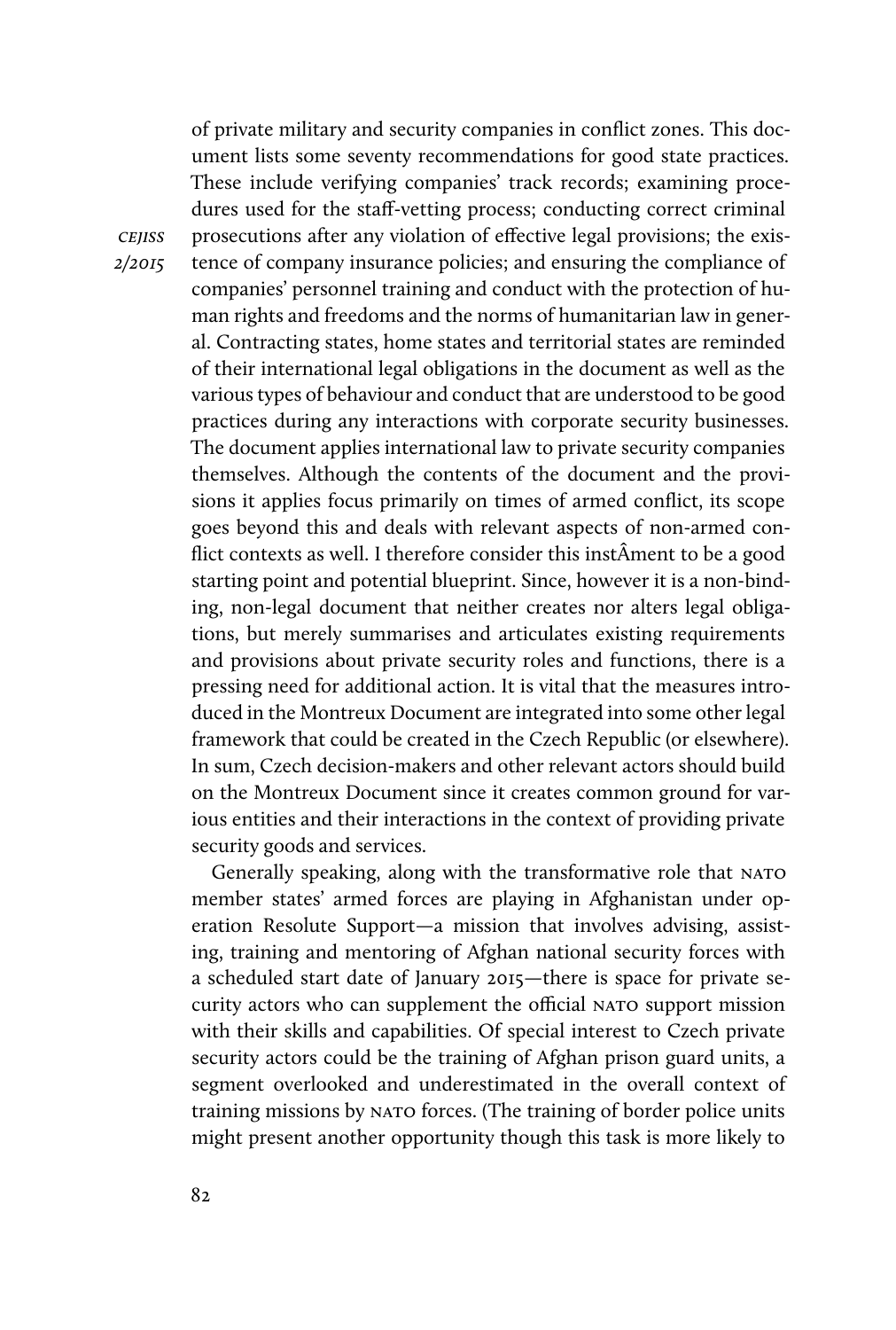be conducted by regular NATO forces given the general significance of border police.) Theoretically at least, private security companies could contribute to building the capacities of local units (such as Afghan local police or Pashto tribal militia arbakai), but such tasks are highly dependent on the future of security sector reform in Afghanistan and the potential integration of these units into the stÂctures of the national security system. Additionally, Czech private security companies could provide specialists, goods and services in the security engineering and design spheres to give a further boost to Afghan national security force capacities.

Iveta Hlouchova

The potential export items and services which have been identified and analysed in this study would help Czech private security actors to enhance their close protection and static guarding skills and capabilities and to develop the skills and capabilities needed for effective goods and services protection. Furthermore, the protection of infrastÂcture and facilities, to be achieved through the export of the capabilities, skills and know-how commonly used for these types of tasks domestically, could be a significant component in the evolution of Czech private security. Since Czech exports could potentially include the training and education of Afghans as well as the presence of Czech experts on the ground, private security companies could come under fairly strong pressure to develop their capabilities for rescue/recovery and/or medical evacuation missions. Such private players would also need to strengthen their transport capabilities.

Afghanistan is clearly a very complex conflict zone where various positive as well as negative and subversive influences, supports and pressures can—at times critically—affect the delivery of goods and services on the ground as well as trade and business themselves. These characteristics would most definitely help to stimulate the risk analysis, risk management and other consultancy segments of the Czech private security industry that are connected to intelligence-gathering activity (entailing export intelligence, business intelligence, intelligence about the situation on the ground in the area of interest, etc.). The external activities of Czech private security companies might also spur the growth of the banking and financial services of relevant actors given pressures from both internal and external directions and the general attention bound to follow. In this regard, these activities would be very difficult to keep off the the radar from the public, international organisations and other potentially important entities.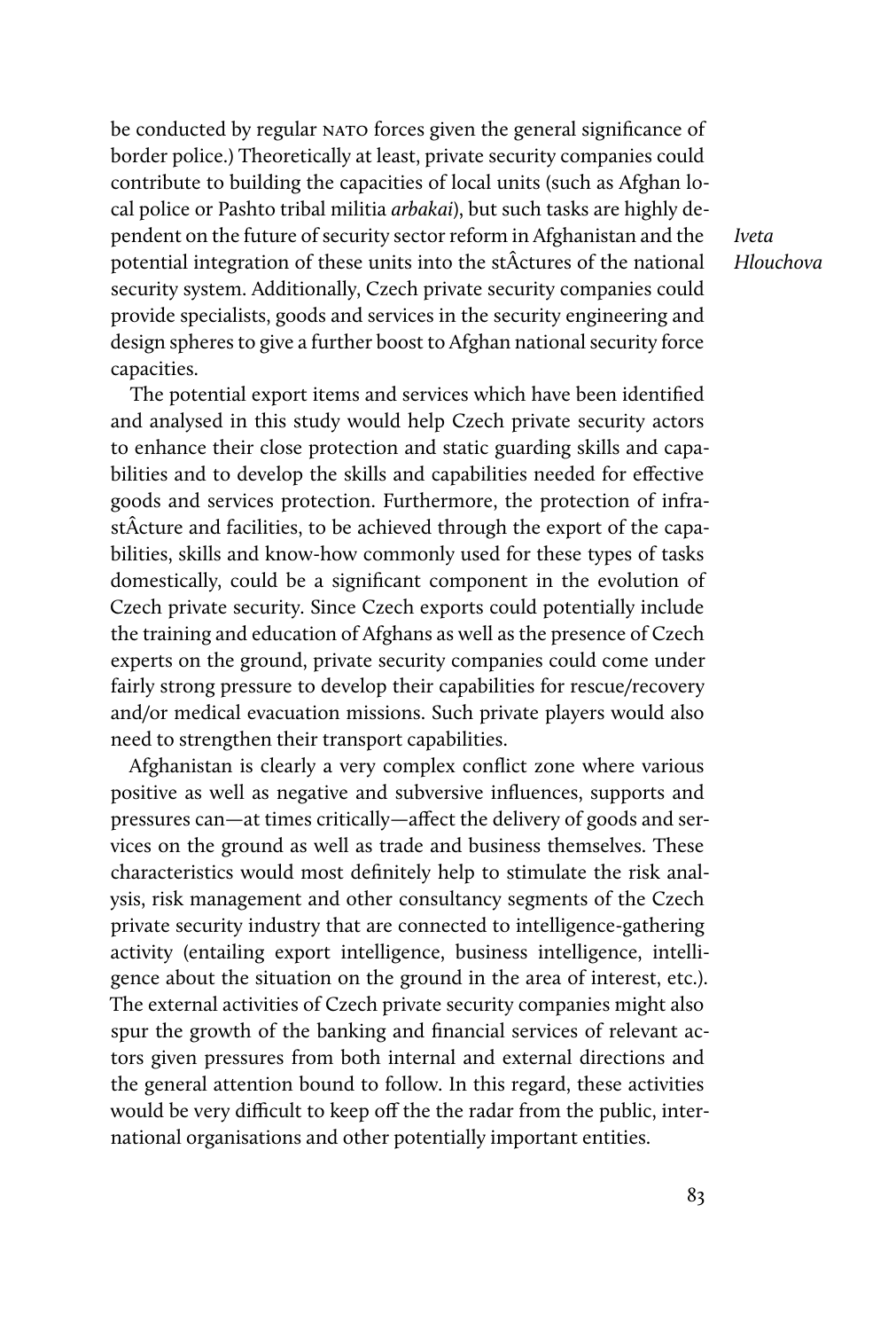Moreover, in my opinion, Czech private security actors could supply goods and services to Afghanistan outside (or discontinuously with) the export of Czech products and services. Virtually any entity can hire a Czech private security company to undertake particular tasks. It was disclosed to me during the interviews for this research that Afghan entrepreneurs had hired a private security company (a part-Czech enterprise, with a British co-owner) to secure a newly built hotel in Kabul. I also believe that the private security services Ân by Czech companies could be retained by non-governmental or humanitarian organisations or travel agencies wishing to protect tourists travelling to regions where security was risky and unstable. Theoretically, a guard service for national parks or protected areas might also be viable.

All these potential uses of private security forces, goods and services in a foreign conflict zone – and Afghanistan specifically – would significantly affect the state and development of the privatisation of security in the Czech Republic. The potential implications for the privatisation of security in the Czech Republic – and the Czech private security market itself – are examined in this study's conclusion.

### Conclusion: Contemplating the Potential Implications

I have decided not to categorise the potential implications uncovered in this work as either positive, neutral or negative. All of these implications may have further positive as well as negative effects, and the longer-term outlook may include a backlash. Moreover, this study has not aimed to offer any more concrete and specific recommendations or guidelines. I have sought rather to explore the potential for Czech exports to Afghanistan along with possible activities of Czech private security entities in the country and to identify where these prospects overlap. This overlap builds on the interests currently being pursued by Czech trade and private security actors with a common denominator of profit. My analysis points to the development trajectory that is most probable, but also ideal given favourable conditions on the ground in Afghanistan.

The potential hybridisation of Czech private security providers has been mentioned several times. Formerly non-security-related businesses in the Czech Republic may start to develop their own security-related capabilities, especially in terms of real risk assessment, risk management and business intelligence. Theoretically, these compa-

cejiss 2/2015

84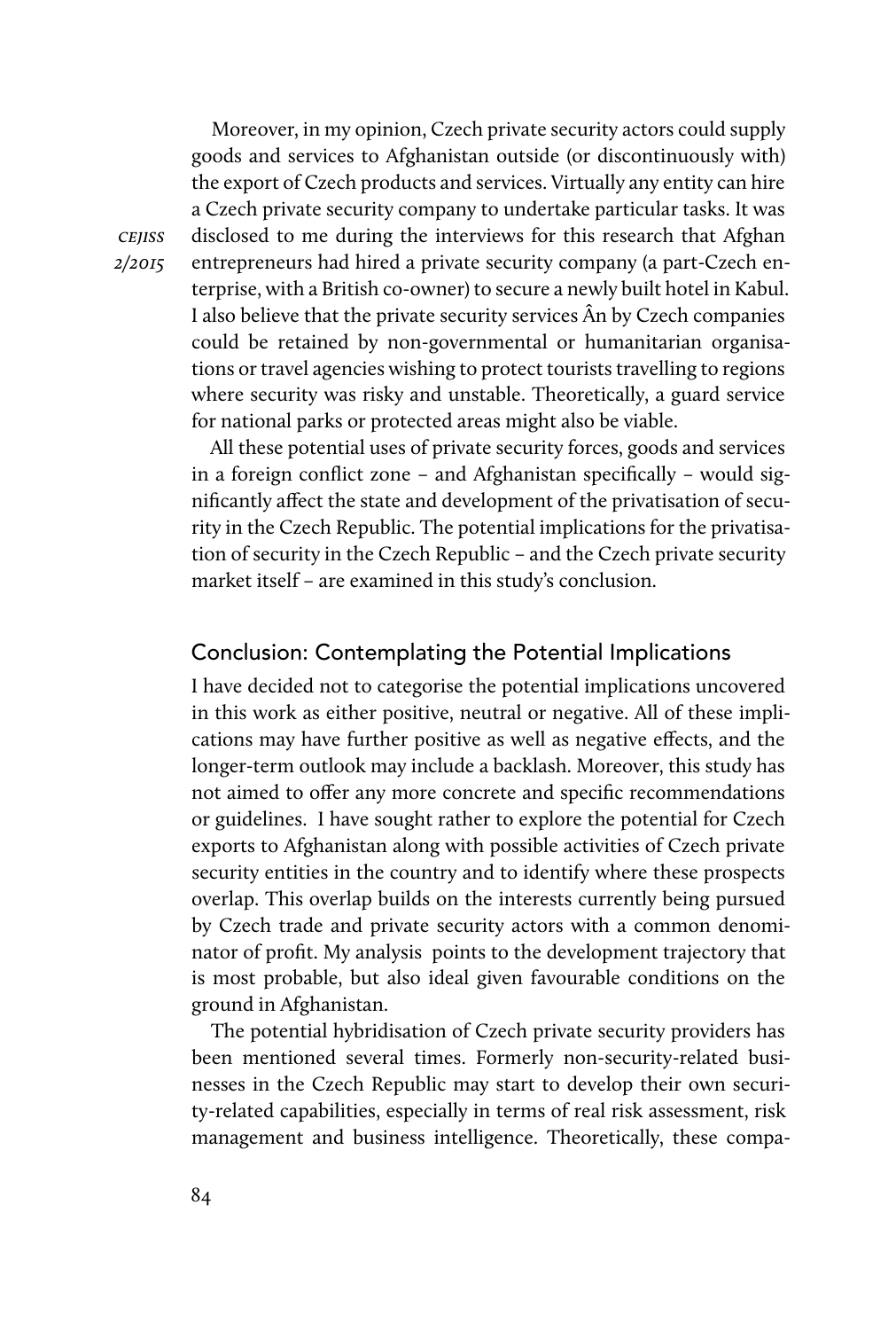nies could also start to build their own private security provision capabilities as operatives handling protection and guarding tasks. These roles, however, require greater input costs and resources (especially for education and training) than simply hiring qualified analysts. Therefore, it would seem to be more logical and profitable to contract an actor which already has these capabilities at its disposal. There is, then, no prospect of absolute hybridisation of the sector. I would also assume that the two chambers of commerce that already serve as a base for business with and in Afghanistan would be (if they are not already) the initial focal points for exports of private security companies' services from the Czech Republic to Afghanistan. At the same time, these chambers have the greatest potential to develop their own private security-related capabilities.

The role and position of private security actors would be strengthened in the Czech security architecture if the private security market became more consolidated in the face of internal and external pressures. This increased power of corporate security entities and the private security market would most likely bring additional pressure, greater than ever before, to create a law establishing a regulatory and control framework along with instÂments and mechanisms for the private security goods and services market in the Czech environment. Again, I would not expect such a legal document to provide any more concrete and specific provisions or requirements, rights and obligations for private security provider entities. I do believe, however, that this legal regulatory and control framework would be very restrictive and potentially limit the performance of private security roles and functions; at the same time, it would need to stay very general since finding a compromise among so many interested actors remains very problematic amidst mounting pressures internally (from the public) and externally (from international partners and organisations especially at eu and nato levels, etc.). Nevertheless, it is thanks to these pressures that the political will and commitment might be generated to come up with at least some minimal basis for regulating and controlling the business at hand. The competencies, authority and powers of private security actors would need to be clarified and well-defined in this framework. Given the specific security environments that these players would face in Afghanistan, their competencies would also need to be expanded beyond necessary and appropriate (self-)defence while remaining very moderate. The issue of private security operatives' tak-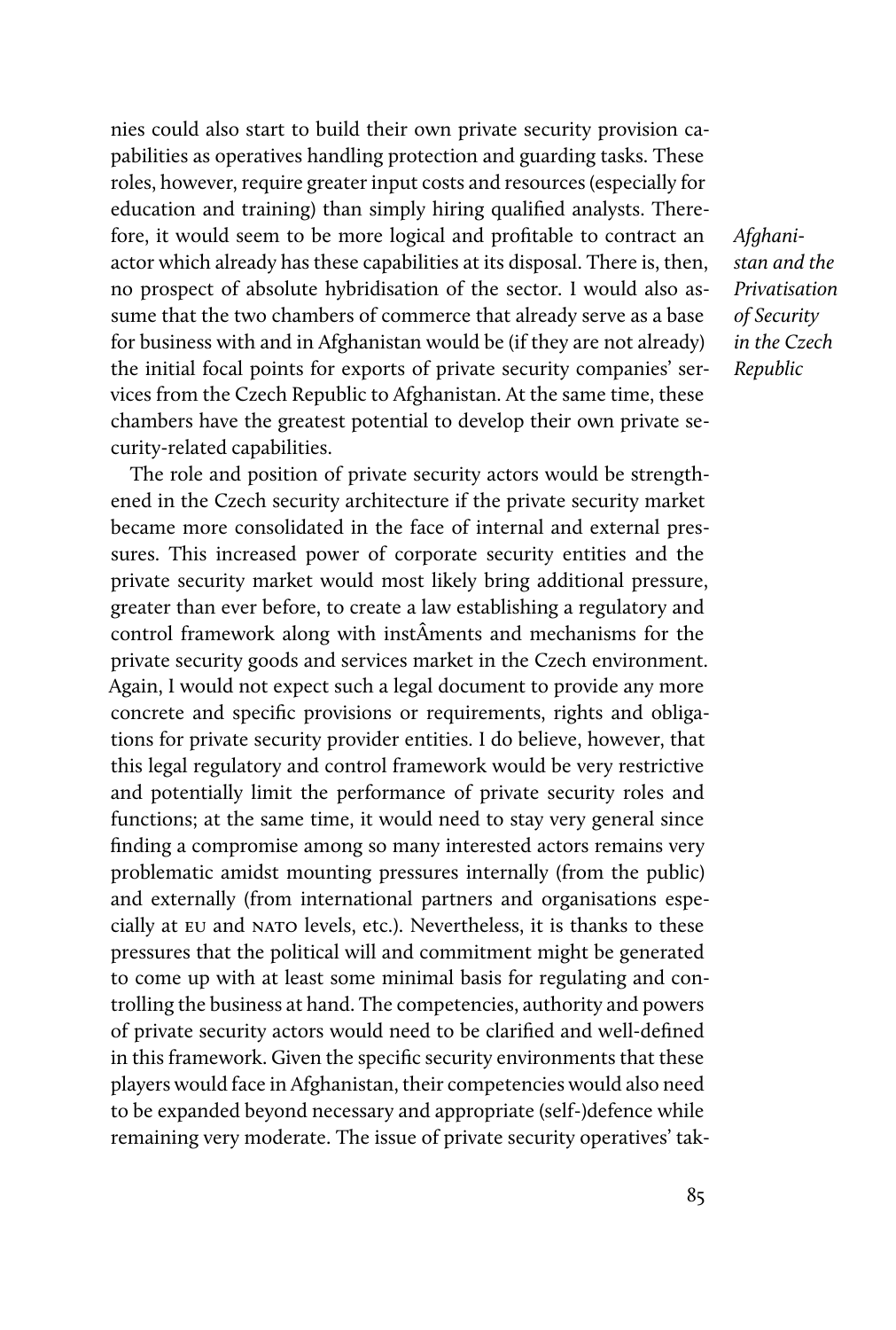ing of prisoners—before these persons are handed over to responsible law enforcement authorities, an imperative step—would have to be addressed with relevant provisions set out clearly. A related concern, the potential criminal prosecution of individual contractors would also need to be dealt with. It is clear that if deployed to Afghanistan, the operatives of security companies would fall under Afghan law. What needs to be considered and addressed in the relevant legal document, however, is the potential for the expulsion and deportation of those who are prosecuted in Afghanistan along with the additional issue of their serving sentences in the Czech Republic (in the case of Czech nationals first and foremost; a wider and more challenging debate is expected regarding non-Czech nationals working for Czech companies in a similar situation, and adequate legal provisions would need to address this issue as well). Significantly, any legal regulatory framework for the Czech private security market must be based on the principles of the Montreux Document, which the Czech Republic joined a year ago. With a clear legal framework in place, the businesses of private security entities would become more transparent in the Czech context. The performance of private security actors would become more socially and politically responsible and individual contractors as well as entire companies would be held accountable for their deeds.

The call for a legal framework reflects the need to establish the legality of Czech private security actors performing their business abroad, and in Afghanistan specifically. In this connection, the potential legitimacy of private security actors would be affected both domestically and in the country where tasks are being executed. (This is the ideal scenario.) Objective and unbiased media coverage of missions and tasks of Czech private security providers would raise general public awareness at the domestic level and help generate appropriate pressure on political leaders to adopt a Czech legal framework for the private security sector and market. Once such a framework is in place, private security actors could gain more public respect and legitimacy. In this regard, the "grey zone" of the Czech private security market should be limited through the legal regulatory and control mechanisms enacted for the sector. Increased public awareness and interest could also prompt additional pressures to transform the "irregular" connections between politicians and private security entrepreneurs into more "healthy," effective and productive ones. Nevertheless, the prospect that personal ties will just be pulled under the radar – off the grid and out of pub-

**CEJISS** 2/2015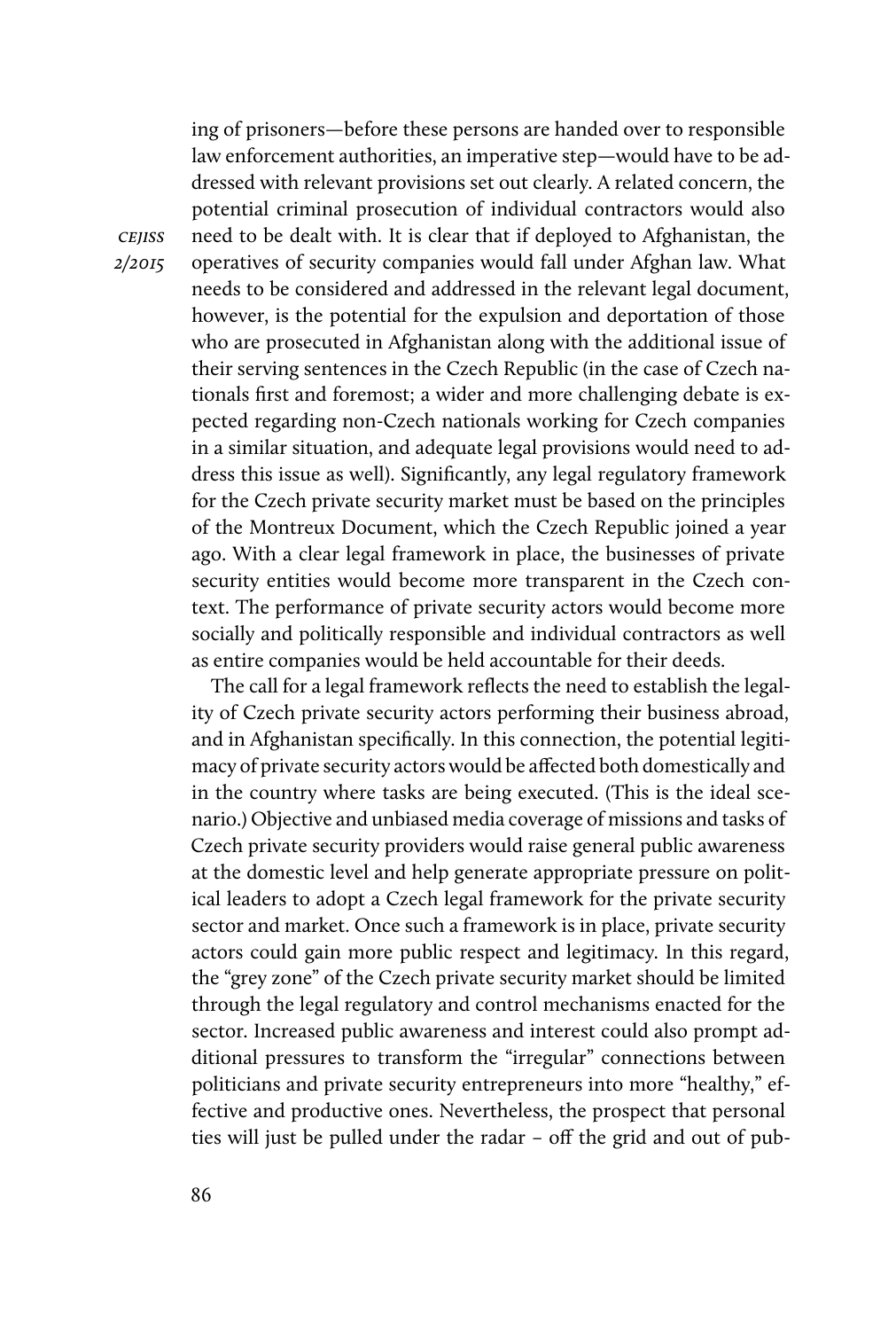lic sight – remains relatively high. On the side of Czech state actors, procurement stÂctures may also be affected given the internal and external pressures generated by the export of Czech private security goods and services. The "Afghanistan factor" could disÂpt or dismantle relationships due to the entirely different private security business environment at international level. Achieving legitimacy in the eyes of the local Afghan population may also be a persistent problem in the wake of the overall historical experience.

Iveta Hlouchova

Participation in the Afghanistan market would, thus, also increase the need for adequate, appropriate and credible local knowledge within the private security sector that provides employment opportunities for Afghans. (These individuals' background checks would need to be detailed, exhaustive and accurate.) As a specific feature of the Czech private security sector, employment relations would see changes, with the loosening of employer–employee ties and the increasing potential for a "Western" model of hiring contractors for specific tasks rather than actually employing them (due to potential insurance problems and other concerns).

Notably, the private security goods and services provided domestically in the Czech Republic would virtually be exported to a foreign country. The emergence of a Czech private military company – i.e. a company dedicated to what Singer classifies as the roles and functions of security provider, consultant and supporter, including developing logistical support services – is therefore highly likely in my opinion. This is in line with growing demands for such services coming from various Czech corporate actors who are not, however, security-related.

Alongside this "externalisation," another important implication is the "transnationalisation" of the Czech private security market based on the increasing tendency for cooperation with a wide range of state as well as non-state actors. There is a fundamental and critical need for the adopting of related legal provisions that address the challenges of externalisation and transnationalisation appropriately and adequately as both these processes include highly controversial, problematic and even dangerous interactions with outside players. Not only do these interactions have the potential to damage the international image and reputation of the Czech Republic, but the potential threats they pose to vital and strategic Czech interests cannot be underestimated. On the other hand, these two trends may also bring great benefits to the Czech market in private security goods and services, especially by in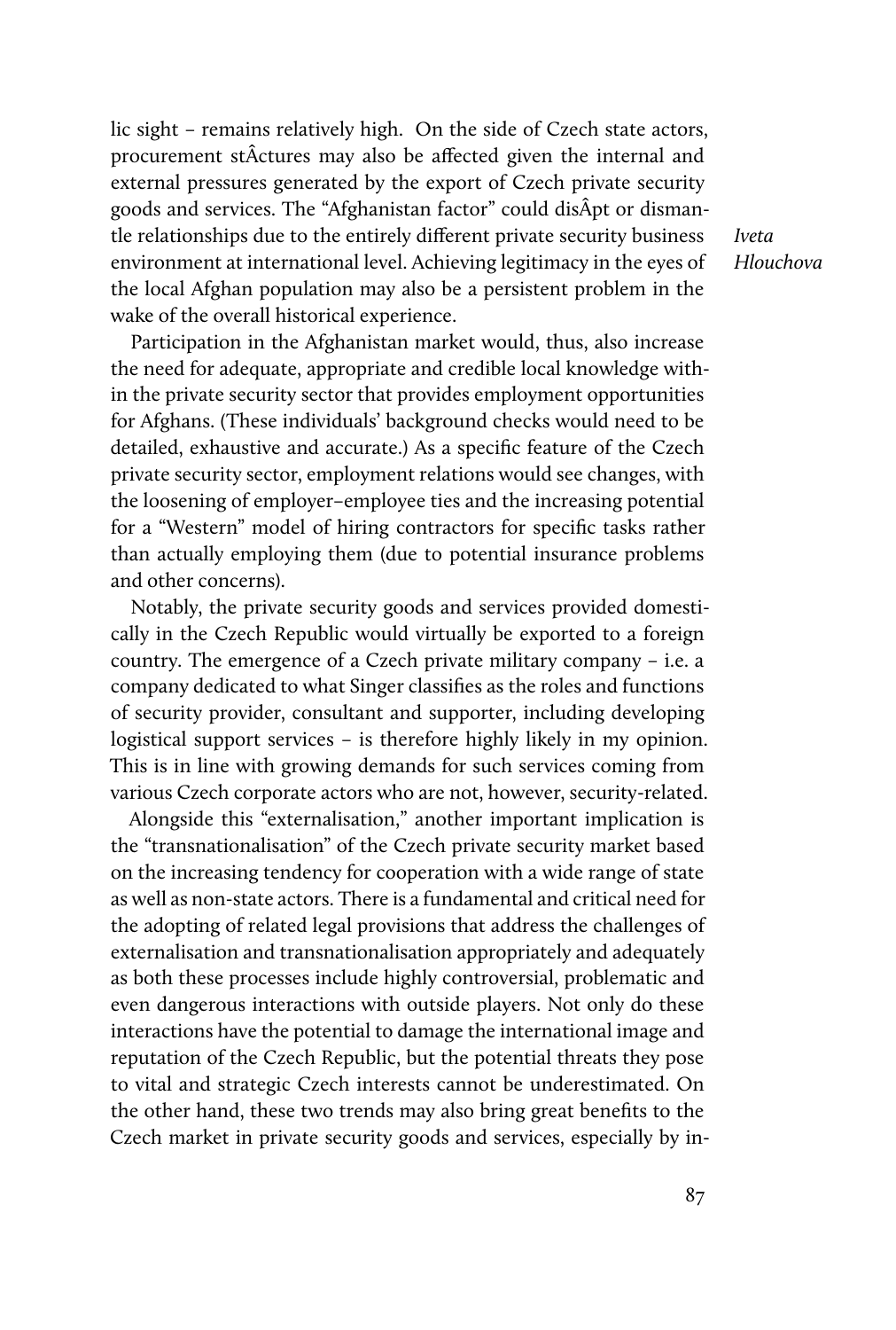troducing standards, methods and codes of conduct from more experienced foreign companies.

Together with other internal and external pressures, the externalising of Czech private security provision efforts—could also generate a more effective educational framework for private security and military company workers. And, the transformation of employment, better education (including various courses, workshops, study visits, etc.) could create a more qualified workforce, potentially attractive to foreign private security companies as well. Externalisation-related pressures and influences could change pr recÂitment as well as customer-seeking campaigns, making them more sophisticated and professional.

At the same time, I suggest that the potential for overloading the private security sector is relativelyhigh—and particularly so in the Czech context. We must therefore consider the potential for the implosion (or burn-out) of the Czech private security market as a result of the inability of relevant actors to meet demands in Afghanistan (and elsewhere).

In sum, in my opinion, the advantages of externalisation and transnationalisation of the Czech private security market potentially surpass their disadvantages. However, this is only tÂe so long as the market's self-regulating tendencies are halted and a strong political will and commitment generated and maintained to address the problems at hand. In the Czech Republic, this second variable remains a formidable challenge.

 $\tilde{\sim}$ 

IVETA HLOUCHOVA is affiliated to the Department of Political Science at Masaryk University, may be reached at IvetaHlouchova@gmail.com

#### Notes

1 Local academic publications on the topic include O. Bures (2012),'Private Actors in the Fight against Terrorist Financing: Efficiency versus Effectiveness,' Studies in Conflict & Terrorism 35 (10), pp. 712-732; O. Bures (2013),'Public-Private Partnerships in the Fight against Terrorism?' Crime, Law, Social Change 60(4), pp. 429-455; O. Bures (2014), 'Private Security Companies in the Czech Republic: Rearticulating the Security Field and Transforming Politics,' Security Dialogue 45 (1), pp. 81-98; O. Bures and V. Nedvedicka, (2011), Privatizace bezpečnosti: České a zahraniční zkušenosti [Privatisation

cejiss 2/2015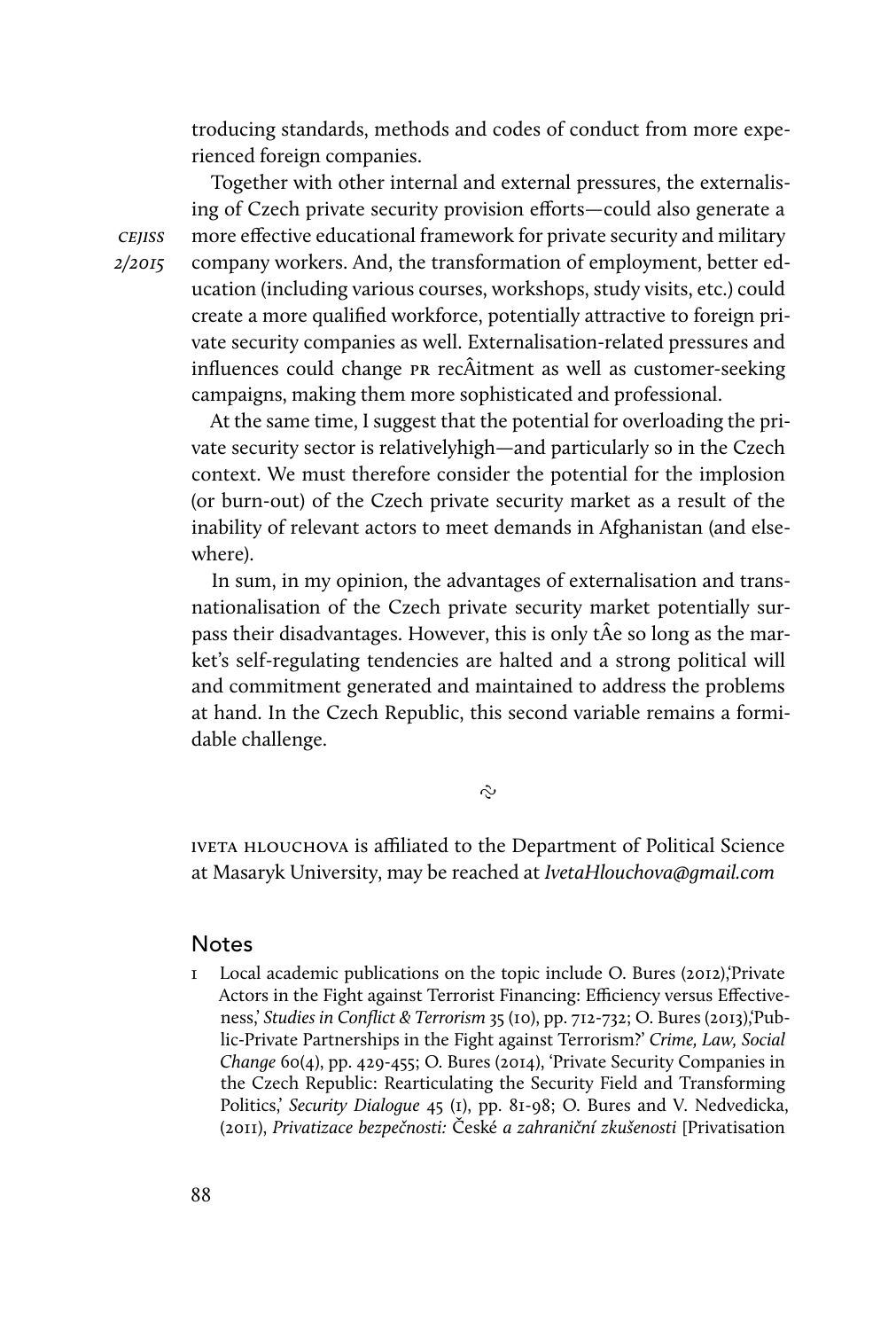of Security: Czech and Foreign Experiences], Prague: Grada; O. Bures (ed.) (2013), Privatizace bezpečnosti: České a zahraniční zkušenosti [Privatisation of Security: Czech and Foreign Experiences], Prague: Grada; T. Jurcik (2013), Soukromé bezpečnostní firmy v bezpečnostním prostředí České republiky [Private Security Companies in the Security Environment of the Czech Republic], Master's thesis, Masaryk University, available at: <http:// is.muni.cz/th/237769/fss  $m$ />: I. Kamenik and F. Brabec (eds.) (2007), Komerční bezpečnost: Soukromá bezpečnostní činnost deketivních kanceláří a bezpečnostních agentur [Commercial Security: Private Security Activities of Detective Offices and Security Agencies], Prague: ASPI Wolters Kluwer; V. Lamr (2010), Sociálně-právní a pedagogické aspekty činnosti soukromých bezpečnostních agentur [Socio-legal and Pedagogical Aspects of Private Security Agency Activities], Master's thesis, University of Tomas Bata, Zlin, available at <http://theses.cz/id/d69isp/?lang=en;furl=%2Fid%2Fd69isp%2F>; P. Macek (ed.) (2008), Bezpečnostní služby, Praha: Police History, P. Macek and F.Novak (2005), Privátní bezpečnostní služby, Prague: Police History; and T. Smid (2012), 'Hrot kopí a české soukromé vojenské a bezpečnostní společnosti,' Středoevropské politické studie 4, vol. xiv, autumn 2012.

- 2 Czech nationals with adequate skills, experience and knowledge are, however, hired quite frequently by foreign (British, American, South African, etc.) private military and security companies and deployed to security-risk areas and conflict zones. They represent an important Czech component of the private security sector at the multinational, cross-border, non-domestic level.
- 3 For my purposes, the concept of "exports" reflects the aspirations of both state-owned and private companies to Ân their businesses on the ground in Afghanistan. References to exports, thus, denote not only the goods and services to be sold in the foreign country, but also an actual physical presence there. This is mostly to be achieved through personnel operations and export support services as well as assistance, advice and mentoring activities as part of the education and training of locals.
- 4 These interviews were conducted in 2013 and the first half of 2014.
- 5 Bures (ed.)(2013).
- 6 Ibid, pp. 162, 192.
- 7 Trade Licensing Act no. 455/1991.
- 8 Other Czech statutes relevant to private security include an amendment to the Trade Licensing Act (2007), Act no. 274/2008, on the police of the Czech Republic and Act no. 292/2009, on excises and a number of other amendments to various statutes.
- 9 Bures (2013), p. 192.
- 10 The private security market is also one of the few sectors open to former workers and collaborators in the Communist security apparatus: see Bures (2013), p.163. This situation, however, remains controversial: while it may help these individuals find a way to earn their living without meetingstigma and potentially discrimination, it also brings past modes and patterns of behaviour into a new and still evolving business market. This could eventually harm the market's development.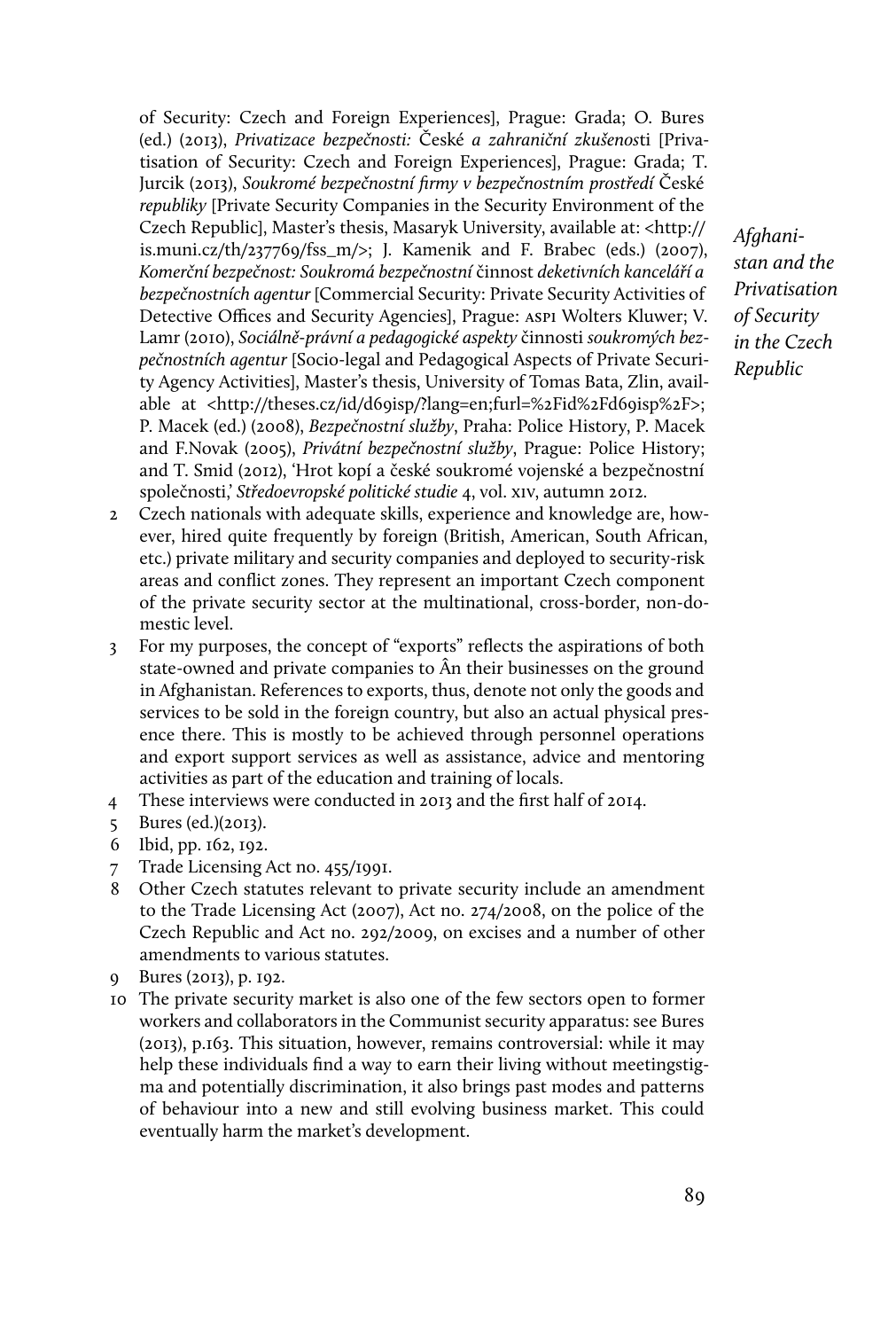- 11 One interview respondent noted that in this situation 'the goods and services of many of the Czech private security companies are being stretched too far, complicating their business.'
- 12 Peter W. Singer (2008), Corporate Warriors: The Rise of the Privatised Military Industry. Updated Edition, Ithaca and London: Cornell University Press.
- 13 Czech Statistical Office (2013), Statistical Yearbook of the Czech Republic 2013, available at: <http://csugeo.i-server.cz/csu/2013edicniplan.nsf/eng-

publ/0001-13-eng\_r\_2013>

- 14 Ibid. This decree implements various Customs Act provisions and repeals several decrees on import duty exemptions and the non-preferential origin of goods.
- 15 Ibid.
- 16 For a recent example, consider the supply of Kurdish fighters in Iraq with Czech weapons and ammunition. In this case, the Czech Minister of Foreign Affairs made a public statement about using private corporate channels to avoid the potentially drawn-out process of obtaining parliamentary authorisation.
- 17 More specifically, Russia has highly interdependent relationships with both the European Union as a whole and individual member states. Both sides in these relationships need the other to prevent the dramatic deterioration of their respective economies that would result from an extended shortage of the goods and services imported/exported from the other side. This fact, however, does not prevent these breakdowns from happening, particularly when trade and business are hijacked as political tools to leverage policy changes on either side.
- 18 Czech Statistical Office (2013). For more information, see Ministry of Industry and Trade (2014), 'Traditional Export Sectors,'<http://www.czechtradeoffices.com/about-czech-republic/export-sectors/> (accessed 15 November 2014).
- 19 Ibid.
- 20 See the more detailed and precise data from the Czech Statistical Office (2013), available at <http://www.czso.cz/csu/2013edicniplan.nsf/ engt/0E002418fb/\$File/000113.pdf> (accessed 16 November 2014) (now dead). For another very good source of Czech export and import data, see the Czech Republic profile in the Observatory of Economic Complexity available at <http://atlas.media.mit.edu/profile/country/cze/> (accessed 15 November 2014).
- 21 The Czech Ministry of Foreign Affairs (2012), Development Cooperation for Afghanistan, 2013 – 2017. available at: <http://webcache.googleusercontent.com/search?q=cache:Uqxzcewddzuj:www.mzv.cz/file/1023376/programme\_cz\_afg\_2013\_2017\_final.doc+&cd=2&hl=en&ct=clnk&gl=cz>.
- 22 The primary emphasis here is on Czech export-Afghan import axis given the focus of this study.
- 23 This risk is, however, minimal considering this chamber's established presence in Afghanistan, including regional offices with permanent representatives in the country. For more information, see Czech-Middle Asian Mixed Chamber of Commerce (2014), <http://www.csok.cz/article/en> (accessed 21

**CEJISS** 2/2015